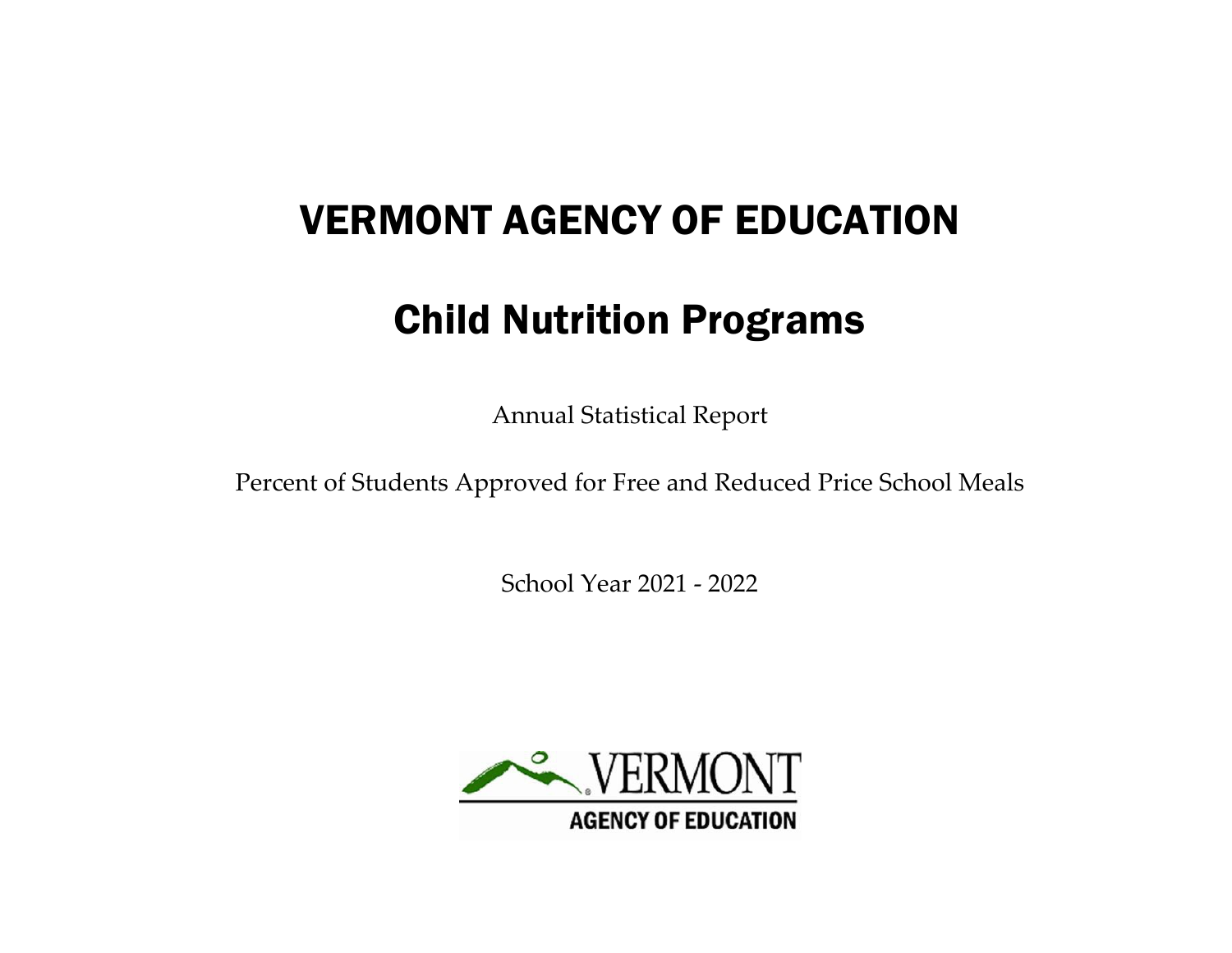#### **Nondiscrimination Statement:**

In accordance with Federal civil rights law and U.S. Department of Agriculture (USDA) civil rights regulations and policies, the USDA, its Agencies, offices, and employees, and institutions participating in or administering USDA programs are prohibited from discriminating based on race, color, national origin, sex, disability, age, or reprisal or retaliation for prior civil rights activity in any program or activity conducted or funded by USDA.

Persons with disabilities who require alternative means of communication for program information (e.g. Braille, large print, audiotape, American Sign Language, etc.), should contact the Agency (State or local) where they applied for benefits. Individuals who are deaf, hard of hearing or have speech disabilities may contact USDA through the Federal Relay Service at (800) 877-8339. Additionally, program information may be made available in languages other than English.

To file a program complaint of discrimination, complete the [USDA Program Discrimination Complaint Form,](https://www.usda.gov/sites/default/files/documents/USDA-OASCR%20P-Complaint-Form-0508-0002-508-11-28-17Fax2Mail.pdf) (AD-3027) found online at: [https://www.usda.gov/oascr/how-to-file-a-program-discrimination-complaint,](https://www.usda.gov/oascr/how-to-file-a-program-discrimination-complaint) and at any USDA office, or write a letter addressed to USDA and provide in the letter all of the information requested in the form. To request a copy of the complaint form, call (866) 632-9992. Submit your completed form or letter to USDA by:

- 1. mail: U.S. Department of Agriculture Office of the Assistant Secretary for Civil Rights 1400 Independence Avenue, SW Washington, D.C. 20250-9410;
- 2. fax: (202) 690-7442; or
- 3. email: [program.intake@usda.gov.](mailto:program.intake@usda.gov)

This institution is an equal opportunity provider.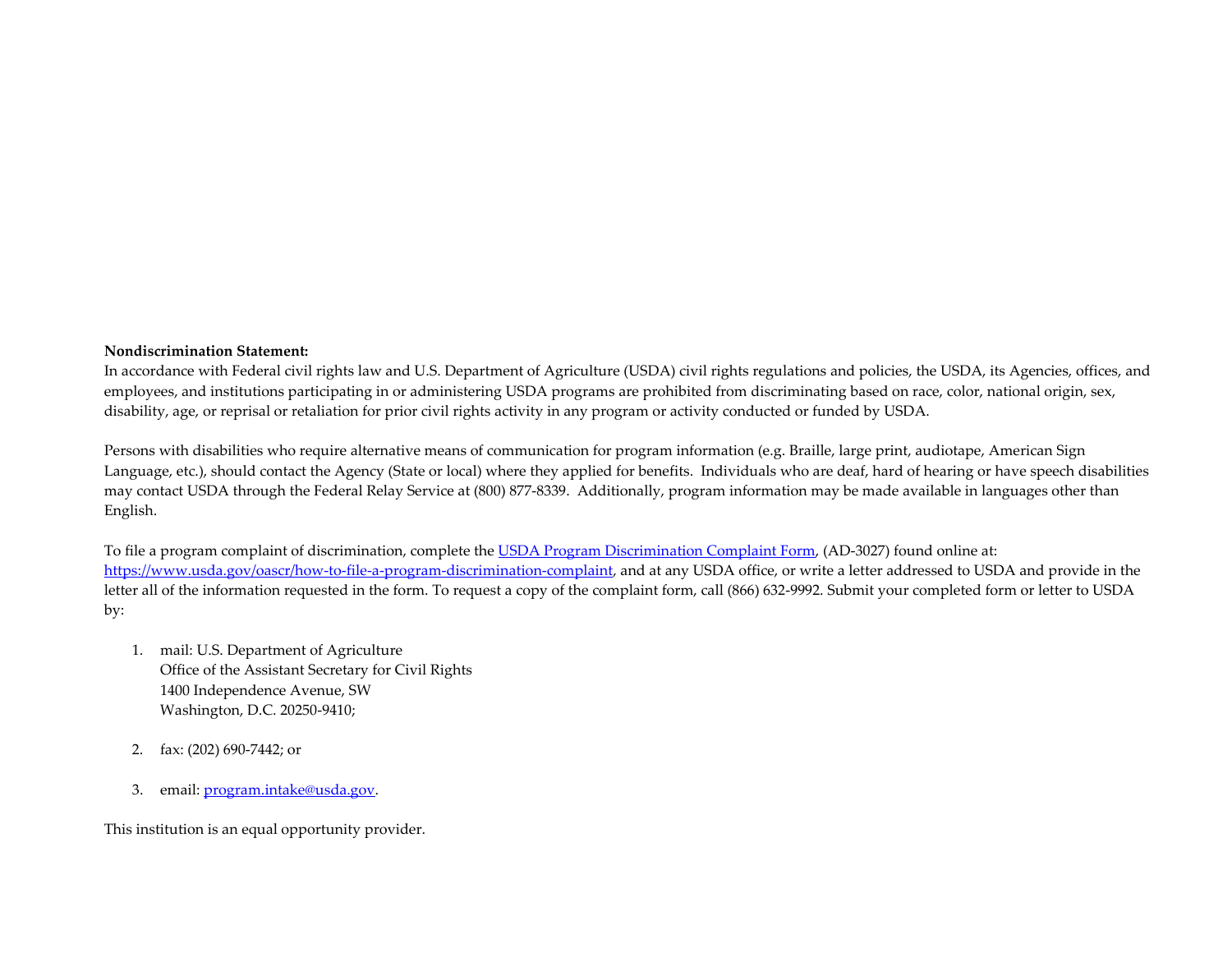# Introduction

This is the annual report of the number of students approved for free and reduced price meals in each school in each School Food Authority (SFA). A School Food Authority (SFA) is the entity responsible for operating the National School Lunch Program (NSLP) and/or the School Breakfast Program (SBP). In Vermont, the SFA is at the Supervisory Union level for public schools. In some cases, there are multiple School Districts within a School Food Authority. In Vermont, the state pays for the student's share of reduced price breakfast and lunch, so meals are free to all students who are approved for either free or reduced price meals.

In School Year 20-21 and 21-22, meals have been free to all students, using USDA waivers. However, schools have been instructed to carry over student eligibility for free and reduced meals from School Year 19-20 for students who remain enrolled, unless new information is available. Schools have also continued to receive direct certification information and to collect new applications from newly enrolled students and for households whose economic status has changed. Even though meals are free to all students, there is some incentive for households to submit applications so that they can become eligible for the [Pandemic-EBT benefit.](https://dcf.vermont.gov/esd/covid19/P-EBT)

The report includes the total number of students approved for free and reduced price meals and the total number of students enrolled, as of the last operating day in October of the current school year, as reported by the SFA. Please note that other measures of student poverty in Vermont may report similar information, but as of the *first* day of October. Because student status may carry over for the first 30 operating days of the year, October  $1<sup>st</sup>$  free and reduced rates may be higher than the rates found in this report.

"Approved" means that a student has been certified as qualifying for free or reduced price meals based on an application submitted by the household, or they are Directly Certified as free-eligible. To qualify as income-eligible for free meals based on an application, a household's income must be at or below 130% of the Federal poverty guidelines. To qualify as income-eligible for reduced price meals, a household's income must fall between 130% and 185% of Federal poverty guidelines. Updated guidelines are provided by USDA annually. Households may be Directly Certified for free meals when someone in the household receives 3SquaresVT or Reach Up, or students are determined categorically eligible through Foster, Homeless, Migrant, Run Away, or Head Start. Eligibility determinations are made at the SFA- or school-level by the Food Service Director, Administrative Assistants, or others designated by the SFA or school administration.

The information in this report is based on the data that SFAs submit in the annual Site Enrollment Report. The percentages are calculated for all schools in the system participating in the National School Lunch Program. There are a few public schools in Vermont that do not participate in the National School Lunch Program and therefore are not included in this report. The data reported meets Vermont Agency of Education [data governance requirements](https://education.vermont.gov/data-and-reporting/data-governance) which eliminate any sensitive and/or potentially personally identifiable information from fewer than 11 students. As a result, some information from some schools is not available, and is replaced with two plus signs (++).

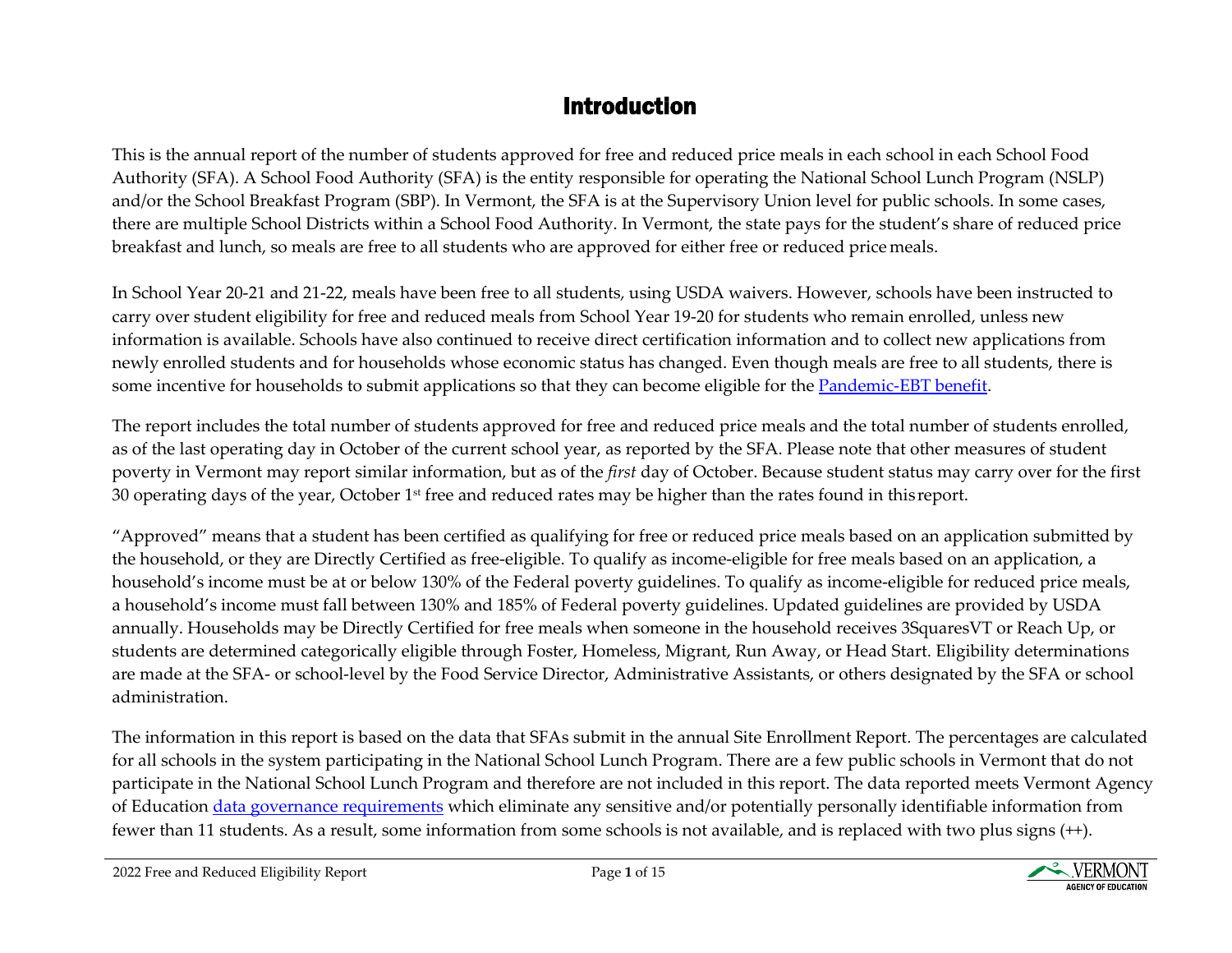How the Report is organized:

The report is organized alphabetically by Supervisory Union/SFA. The schools participating within the Supervisory Union are listed alphabetically by school name. Independent schools who participate in the National School Lunch Program are included alphabetically, except when they participate as sites under another SFA. In that case, they are listed under that SFA.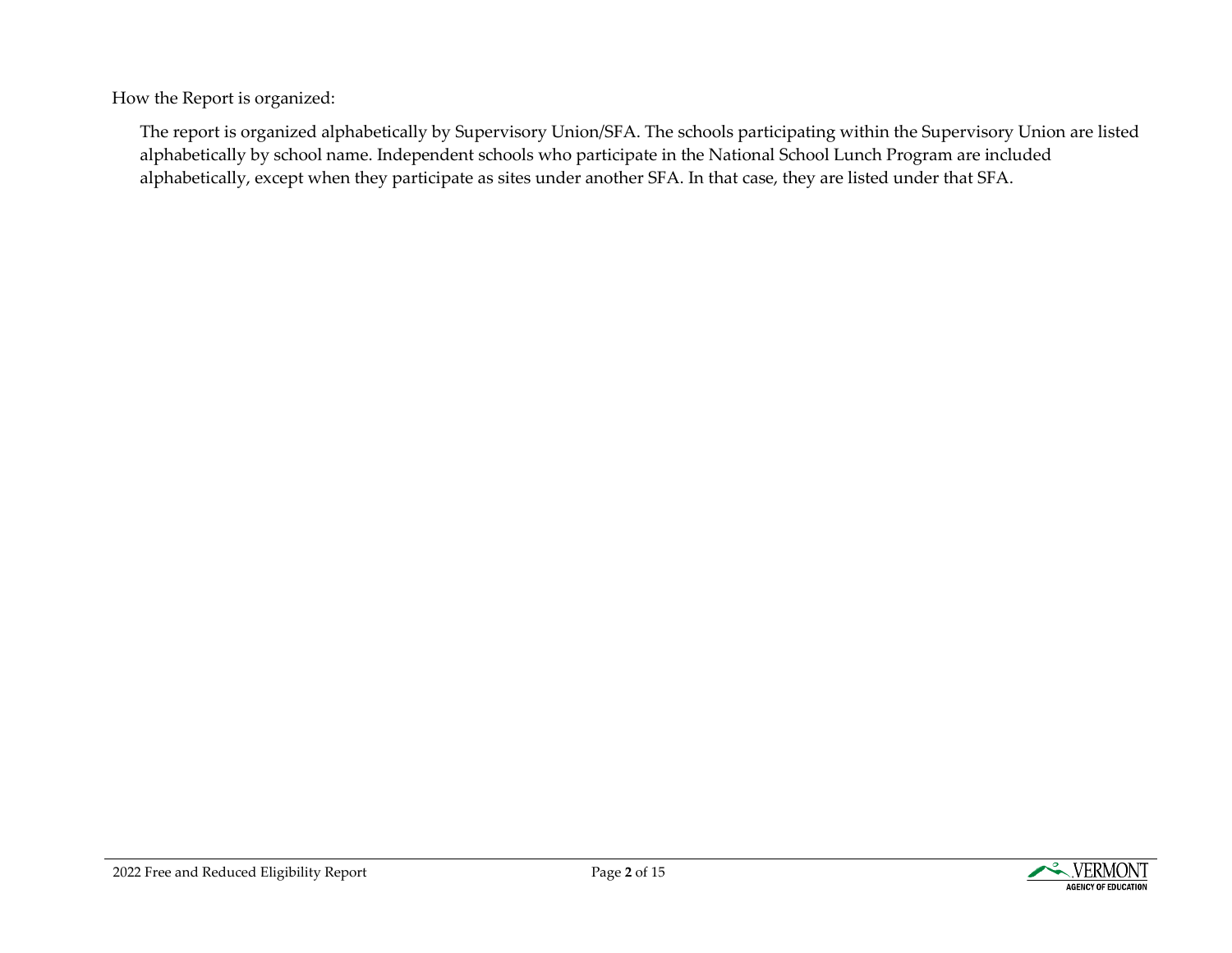### Column Headings

- 1. Supervisory Union
- 2. School
- 3. CEP Indicates (Yes or No) participation in the Community Eligibility Program
- 4. Provision 2 Indicates (Yes or No) participation in Provision 2
- 5. Free & Reduced Students Number of students approved for free and reduced price meals
- 6. Enrollment Enrollment in the school lunch program as of the last operating day in October. **Note:** Students are considered "enrolled" forthe purposes of this report if they have access to the school meals program.
- 7. % Free & Reduced Percent of students enrolled in the lunch program who are approved for free and reduced price school meals

**Statewide Average**: The statewide total enrollment of students (from available data) in school lunch programs is 83,601. The total number of students approved for free and reduced price meals is 31,215. The statewide percent free and reduced students is 37.42%.

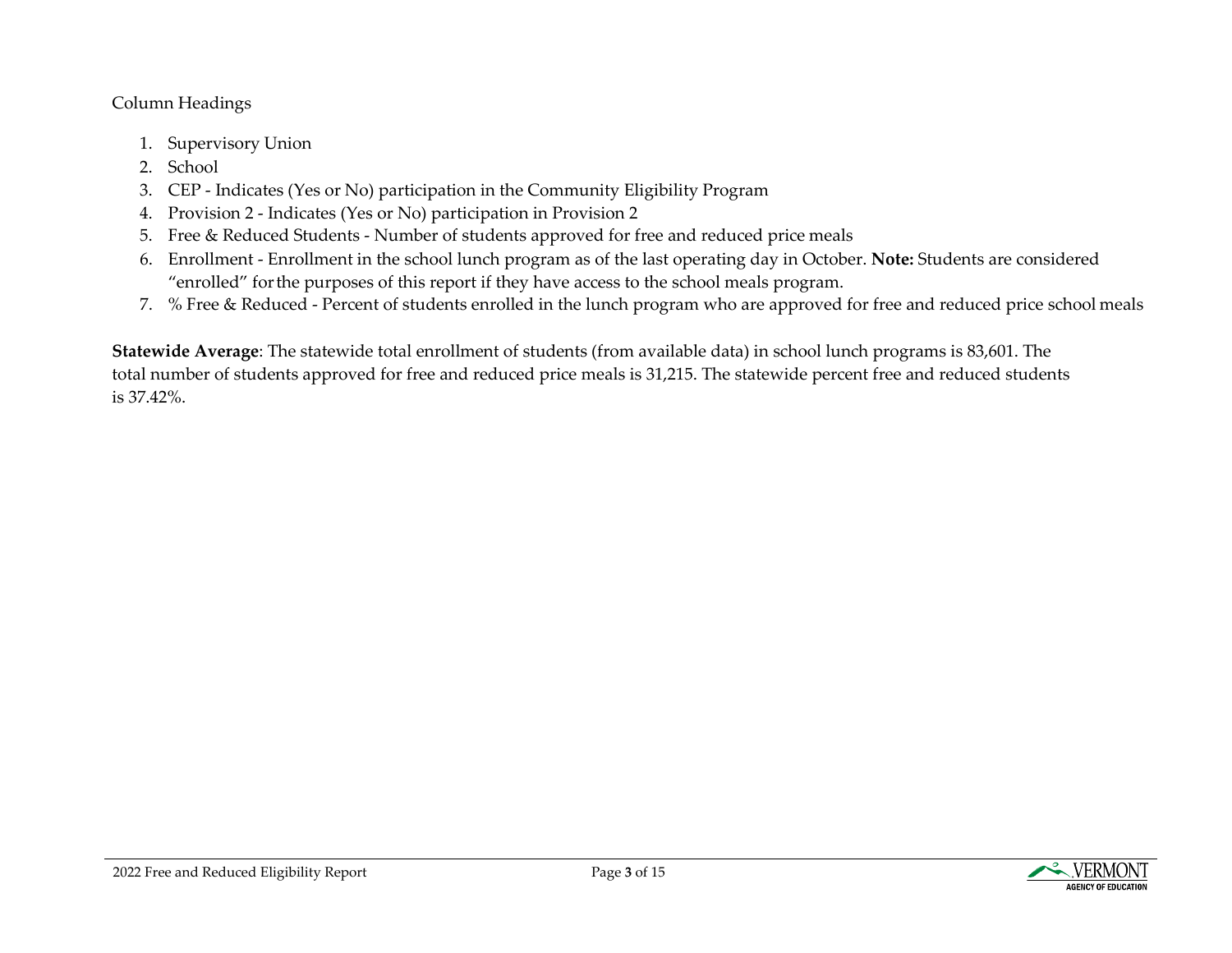## Community Eligibility Provision (CEP) Schools

Schools participating in the Community Eligibility Provision (CEP) are marked with a "Y" in the CEP Column of the Report. CEP allows schools to serve meals at no charge to students; schools receive the free and paid reimbursement for meals served. Schools eligible to participate in CEP must have at least 40% of their enrolled students Directly Certified for free meals or participate in a group of schools with a combined total of at least 40% of enrolled students Directly Certified for free meals. This Identified Student Percentage (ISP) is multiplied by the USDA multiplier of 1.6. The result is the percentage of meals to be claimed at the free rate. Per USDA guidance, for CEP schools, individual school data must be used to determine the free and reduced rate, even if the school is participating in CEP as a group claiming with a shared free claiming percentage. This percentage is applied to the total enrollment as of the last operating day of October. The following is a list of schools that are participating in the Community Eligibility Provision. For more information, please contact Rosie Krueger, State Director of Child Nutrition Programs at (802)-828-1589.

| <b>Supervisory Union</b>          | School                                  | <b>Supervisory Union</b>           | School                             |
|-----------------------------------|-----------------------------------------|------------------------------------|------------------------------------|
| Barre Unified Union SD            | Barre City Elementary & Middle School   | Orleans Central SU (cont'd)        | <b>COFEC Headstart</b>             |
| Bennington-Rutland SU             | <b>Currier Memorial School</b>          |                                    | Glover Community School            |
| <b>Burlington School District</b> | Baird                                   |                                    | Irasburg Village School            |
|                                   | Centerpoint School                      |                                    | Orleans Elementary                 |
|                                   | CP Smith School                         | Rutland City School District       | AEP on Grove Street                |
|                                   | <b>EEE</b>                              |                                    | Northeast Elementary School        |
|                                   | Flynn Elementary                        |                                    | Northwest Elementary School        |
|                                   | Hunt Middle School                      |                                    | Pierpoint Primary Learning Center  |
|                                   | Integrated Arts Academy at HOWheeler    |                                    | Rutland Intermediate/Middle School |
|                                   | King Street Youth Center                |                                    | Success School-Allen Street Campus |
|                                   | <b>ONTOP School</b>                     | Slate Valley Unified Union SD      | Benson Village School              |
|                                   | Sustainability Acad. at Lawrence Barnes | Southwest Vermont SU               | Bennington Elementary School       |
|                                   | Youth Build                             |                                    | Early Education Program            |
| Franklin Northeast SU             | Berkshire Elementary School             |                                    | Molly Stark School                 |
|                                   | Enosburg Elementary School              |                                    | Monument Elementary School         |
|                                   | Richford Elementary School              |                                    | Mount Anthony Union Middle School  |
|                                   | Richford High School                    |                                    | Mt. Anthony UHS #14                |
|                                   | Sheldon Elementary School               |                                    | OnPoint Elementary at Congress St. |
| Grand Isle SU                     | Alburgh Community Education Center      |                                    | Pownal Elementary School           |
| Lamoille North SU                 | <b>Eden Central School</b>              |                                    | Sacred Heart School                |
|                                   | Johnson Elementary School               |                                    | Shaftsbury Elementary School       |
| Laraway School, Inc.              | Laraway School                          |                                    | Woodford Hollow School             |
| Maple Run Unified School District | <b>SOAR Learning Center</b>             | St. Johnsbury Town School District | The St. Johnsbury School           |
|                                   | St. Albans City Elementary School       | Vermont Achievement Center         | Vermont Achievement Center         |
| Northeastern Family Institute     | Arlington School                        | Washington Cty Mental Health       | Choice Academy                     |
|                                   | Cornerstone School                      | Windham Southeast SU               | Academy School                     |
|                                   | Turning Points School                   |                                    | Green Street School                |
| Orleans Central SU                | Albany Community School                 |                                    | Oak Grove School                   |
|                                   | <b>Barton Graded School</b>             |                                    | Putney Central School              |
|                                   | <b>Brownington Central School</b>       | Winooski School District           | Winooski Schools                   |

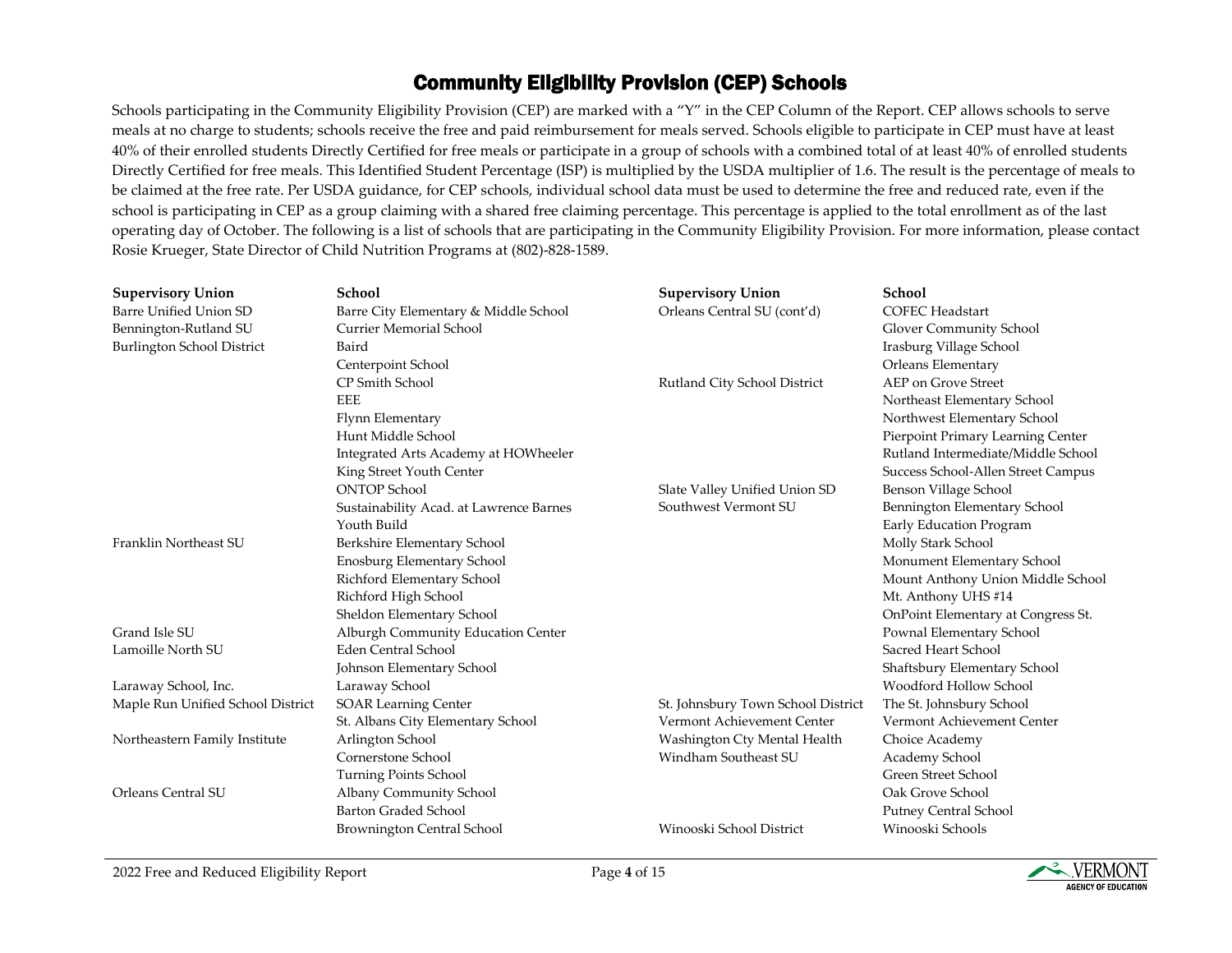### Provision 2 Schools

Schools participating in Provision 2 for Lunch are marked with a "Y" in the Provision 2 column of the Report. In Provision 2, schools collect applications in a "base year" and uses those percentages in the following 4 years. The base year percentages may be extended for an additional 4 years beyond that if the SFA can provide information showing that the demographics have not changed since the base year. For these schools, the free and reduced percentages from applications collected in the base year have been applied to the school's current year enrollment (as of the last operating day of October). For more information on Provision 2, please see th[e USDA Factsheet.](https://www.fns.usda.gov/school-meals/provisions-1-2-and-3)

| <b>Supervisory Union</b>      | School                        |
|-------------------------------|-------------------------------|
| Burlington School District    | Burlington High School        |
|                               | Champlain Elementary          |
|                               | Edmunds Elementary            |
|                               | Edmunds Middle School         |
| Franklin Northeast SU         | Bakersfield Elementary School |
|                               | Enosburg Middle/High School   |
|                               | Montgomery Elementary         |
| Slate Valley Unified Union SD | Castleton Elementary School   |
|                               | Castleton Village School      |
|                               | Fair Haven Grade School       |
|                               | Fair Haven Union High School  |
|                               | Orwell Village School         |
| Windham Central SU            | Jamaica Village School        |
|                               | Leland & Gray High School     |
|                               | Newbrook Elementary School    |
|                               | Townshend Elementary School   |
| Windham Southeast SU          | Brattleboro UHS #6            |

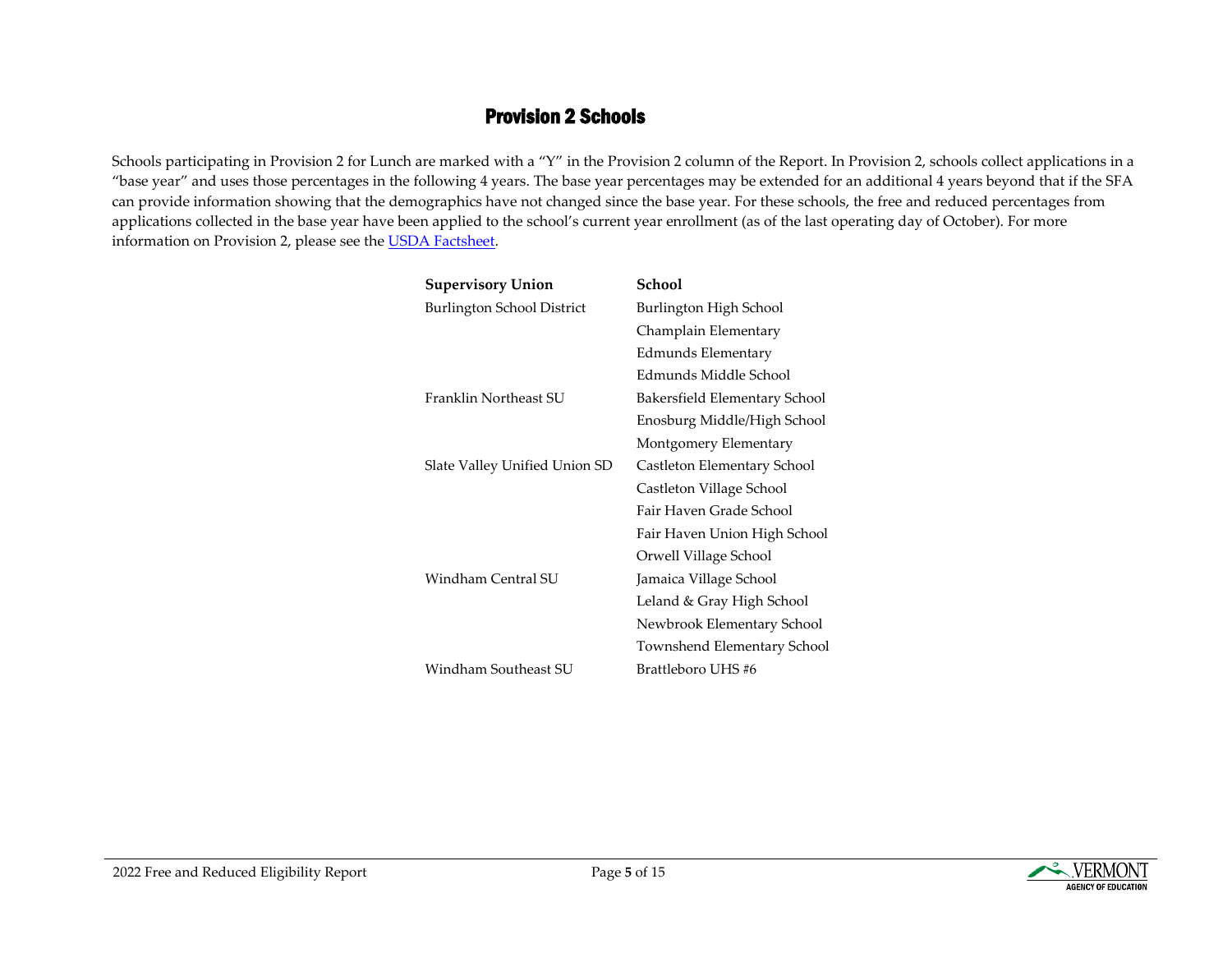|                                            |                                           |            |                    | <b>Free &amp; Reduced</b> |                   | % Free &       |
|--------------------------------------------|-------------------------------------------|------------|--------------------|---------------------------|-------------------|----------------|
| <b>Supervisory Union</b>                   | <b>School</b>                             | <b>CEP</b> | <b>Provision 2</b> | <b>Students</b>           | <b>Enrollment</b> | <b>Reduced</b> |
| <b>Addison Central School District</b>     | <b>Bingham Memorial School</b>            | N          | N                  | 13                        | 73                | 17.81          |
|                                            | <b>Bridport Central School</b>            | ${\sf N}$  | ${\sf N}$          | 25                        | 62                | 40.32          |
|                                            | Mary Hogan School                         | ${\sf N}$  | ${\sf N}$          | 134                       | 378               | 35.45          |
|                                            | Middlebury Union High School              | ${\sf N}$  | ${\sf N}$          | 135                       | 538               | 25.09          |
|                                            | Middlebury Union Middle School            | N          | $\mathsf{N}$       | 110                       | 376               | 29.26          |
|                                            | <b>Ripton Elementary School</b>           | ${\sf N}$  | ${\sf N}$          | 17                        | 45                | 37.77          |
|                                            | <b>Salisbury Community School</b>         | ${\sf N}$  | ${\sf N}$          | 29                        | 57                | 50.88          |
|                                            | Shoreham Elementary School                | ${\sf N}$  | ${\sf N}$          | 27                        | 83                | 32.53          |
|                                            | Weybridge Elementary School               | ${\sf N}$  | $\mathsf{N}$       | $++$                      | 40                | $++$           |
| Addison Northwest School District          | <b>Addison Central School</b>             | ${\sf N}$  | ${\sf N}$          | $^{++}$                   | 12                | $++$           |
|                                            | Ferrisburgh Central School                | N          | N                  | 33                        | 169               | 19.52          |
|                                            | <b>Vergennes UHSD</b>                     | ${\sf N}$  | $\mathsf{N}$       | 123                       | 411               | 29.93          |
|                                            | Vergennes Union Elementary School         | N          | ${\sf N}$          | 99                        | 286               | 34.61          |
| <b>Barre Unified Union School District</b> | Barre City Elementary and Middle School   | Υ          | ${\sf N}$          | 643                       | 775               | 83.47          |
|                                            | Barre Town Middle and Elementary School   | N          | $\mathsf{N}$       | 225                       | 791               | 28.45          |
|                                            | <b>Spaulding Educational Alternatives</b> | ${\sf N}$  | ${\sf N}$          | 16                        | 45                | 35.56          |
|                                            | <b>Spaulding High School</b>              | N          | ${\sf N}$          | 258                       | 852               | 30.28          |
| Bennington-Rutland SU                      | <b>Currier Memorial School</b>            | Υ          | ${\sf N}$          | 63                        | 72                | 88.1           |
|                                            | Flood Brook School                        | ${\sf N}$  | N                  | 72                        | 283               | 25.44          |
|                                            | Manchester Elementary/Middle School       | ${\sf N}$  | ${\sf N}$          | 177                       | 389               | 45.5           |
|                                            | Mettawee Community UD #47                 | N          | ${\sf N}$          | 63                        | 131               | 48.09          |
|                                            | Sunderland Elementary School              | ${\sf N}$  | $\mathsf{N}$       | 13                        | 56                | 23.21          |
|                                            | The Dorset School                         | N          | $\mathsf{N}$       | 38                        | 150               | 25.33          |
| Bishop John A. Marshall School             | Bishop John A. Marshall School            | ${\sf N}$  | ${\sf N}$          | 25                        | 156               | 16.03          |
| <b>Burlington School District</b>          | <b>Baird</b>                              | Υ          | $\mathsf{N}$       | 42                        | 42                | 100            |
|                                            | <b>Burlington High School</b>             | ${\sf N}$  | Υ                  | 369                       | 1078              | 34.23          |
|                                            | Centerpoint School                        | Υ          | ${\sf N}$          | 36                        | 44                | 81.78          |
|                                            | Champlain Elementary                      | N          | Υ                  | 92                        | 274               | 33.57          |
|                                            | CP Smith School                           | Υ          | N                  | 146                       | 257               | 57.36          |
|                                            | <b>Edmunds Elementary</b>                 | ${\sf N}$  | Υ                  | 119                       | 232               | 51.29          |
|                                            | Edmunds Middle School                     | ${\sf N}$  | Υ                  | 151                       | 369               | 40.92          |
|                                            | <b>Essential Early Education (EEE)</b>    | Υ          | $\mathsf{N}$       | 45                        | 47                | 94.91          |
|                                            | Flynn Elementary                          | Υ          | ${\sf N}$          | 201                       | 300               | 66.82          |
|                                            | Hunt Middle School                        | Υ          | ${\sf N}$          | 241                       | 344               | 69.79          |

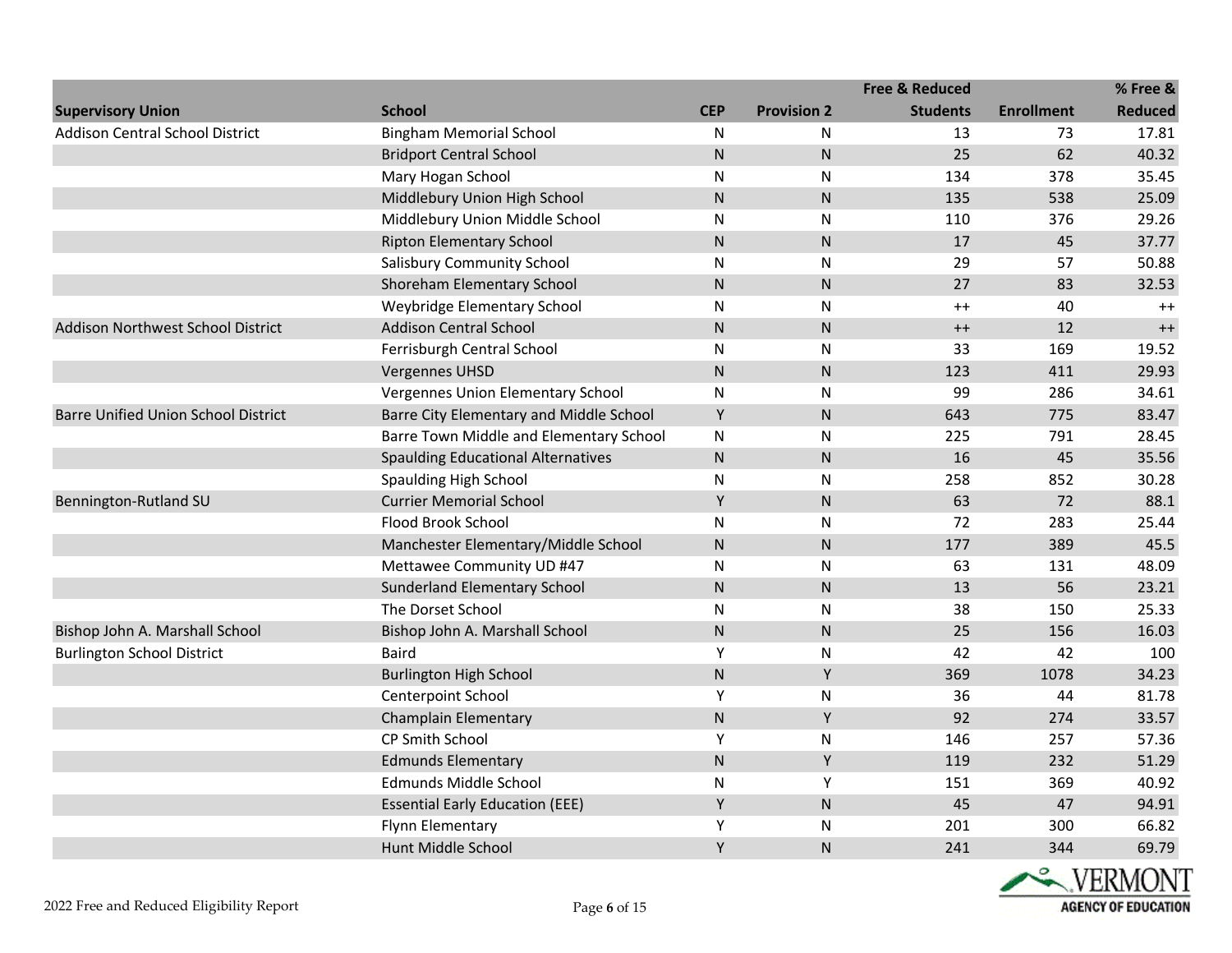|                                                  |                                           |            |                    | <b>Free &amp; Reduced</b> |                   | % Free &       |
|--------------------------------------------------|-------------------------------------------|------------|--------------------|---------------------------|-------------------|----------------|
| <b>Supervisory Union</b>                         | <b>School</b>                             | <b>CEP</b> | <b>Provision 2</b> | <b>Students</b>           | <b>Enrollment</b> | <b>Reduced</b> |
|                                                  | Integrated Arts Academy at HOWheeler Elem | Υ          | N                  | 173                       | 230               | 74.64          |
|                                                  | King Street Youth Center                  | Υ          | ${\sf N}$          | 18                        | 18                | 100            |
|                                                  | <b>ONTOP School</b>                       | Υ          | N                  | 53                        | 60                | 88.33          |
|                                                  | Sustainability Academy at Lawrence Barnes | Υ          | $\mathsf{N}$       | 163                       | 189               | 85.57          |
|                                                  | <b>Youth Build</b>                        | Υ          | N                  | $++$                      | $^{++}$           | $++$           |
| <b>Burr and Burton Academy</b>                   | <b>Burr and Burton Academy</b>            | ${\sf N}$  | ${\sf N}$          | 144                       | 774               | 18.61          |
| Caledonia Central SU                             | <b>Barnet Elementary School</b>           | ${\sf N}$  | N                  | 40                        | 164               | 24.39          |
|                                                  | <b>Cabot School</b>                       | ${\sf N}$  | N                  | 51                        | 167               | 30.54          |
|                                                  | Danville School                           | ${\sf N}$  | N                  | 78                        | 377               | 20.69          |
|                                                  | Peacham Elementary School                 | ${\sf N}$  | N.                 | 13                        | 68                | 19.11          |
|                                                  | <b>Twinfield Union School</b>             | ${\sf N}$  | N                  | 102                       | 305               | 33.44          |
|                                                  | <b>Walden School</b>                      | ${\sf N}$  | $\mathsf{N}$       | 25                        | 75                | 33.34          |
|                                                  | <b>Waterford Elementary School</b>        | N          | N                  | 35                        | 152               | 23.03          |
| Central Vermont Supervisory Union                | Northfield Elementary School              | ${\sf N}$  | $\mathsf{N}$       | 96                        | 216               | 44.45          |
|                                                  | Northfield Middle High School             | ${\sf N}$  | N                  | 54                        | 260               | 20.77          |
|                                                  | Orange Center School                      | ${\sf N}$  | $\mathsf{N}$       | 24                        | 99                | 24.24          |
|                                                  | Washington Village School                 | ${\sf N}$  | N                  | 38                        | 82                | 46.35          |
|                                                  | Williamstown Elementary School            | ${\sf N}$  | ${\sf N}$          | 82                        | 202               | 40.6           |
|                                                  | Williamstown Middle/High School           | N          | N                  | 100                       | 248               | 40.32          |
| Champlain Valley UUSD                            | Allen Brook School                        | ${\sf N}$  | N                  | 85                        | 326               | 26.08          |
|                                                  | Champlain Valley UHSD                     | ${\sf N}$  | N                  | 150                       | 1299              | 11.55          |
|                                                  | <b>Charlotte Central School</b>           | ${\sf N}$  | ${\sf N}$          | 22                        | 375               | 5.87           |
|                                                  | <b>Hinesburg Community School</b>         | N          | $\mathsf{N}$       | 126                       | 512               | 24.61          |
|                                                  | Jean Garvin School                        | ${\sf N}$  | $\mathsf{N}$       | $^{++}$                   | 30                | $^{++}$        |
|                                                  | Shelburne Community School                | ${\sf N}$  | N                  | 102                       | 738               | 13.82          |
|                                                  | <b>Williston Central School</b>           | ${\sf N}$  | ${\sf N}$          | 126                       | 617               | 20.42          |
| Christ the King School                           | Christ the King School                    | N          | N                  | $++$                      | 179               | $++$           |
| <b>Colchester Town School District</b>           | <b>Colchester High School</b>             | ${\sf N}$  | $\mathsf{N}$       | 208                       | 718               | 28.97          |
|                                                  | Colchester Middle School                  | ${\sf N}$  | N                  | 169                       | 488               | 34.63          |
|                                                  | Malletts Bay School                       | ${\sf N}$  | ${\sf N}$          | 182                       | 529               | 34.4           |
|                                                  | <b>Porters Point School</b>               | ${\sf N}$  | N                  | 63                        | 230               | 27.39          |
|                                                  | <b>Union Memorial School</b>              | ${\sf N}$  | $\mathsf{N}$       | 83                        | 237               | 35.03          |
| <b>Essex North SU</b>                            | Canaan Schools                            | ${\sf N}$  | N                  | 60                        | 182               | 32.97          |
| <b>Essex Westford Educational Community UUSD</b> | Albert D. Lawton School                   | ${\sf N}$  | N                  | 93                        | 346               | 26.88          |

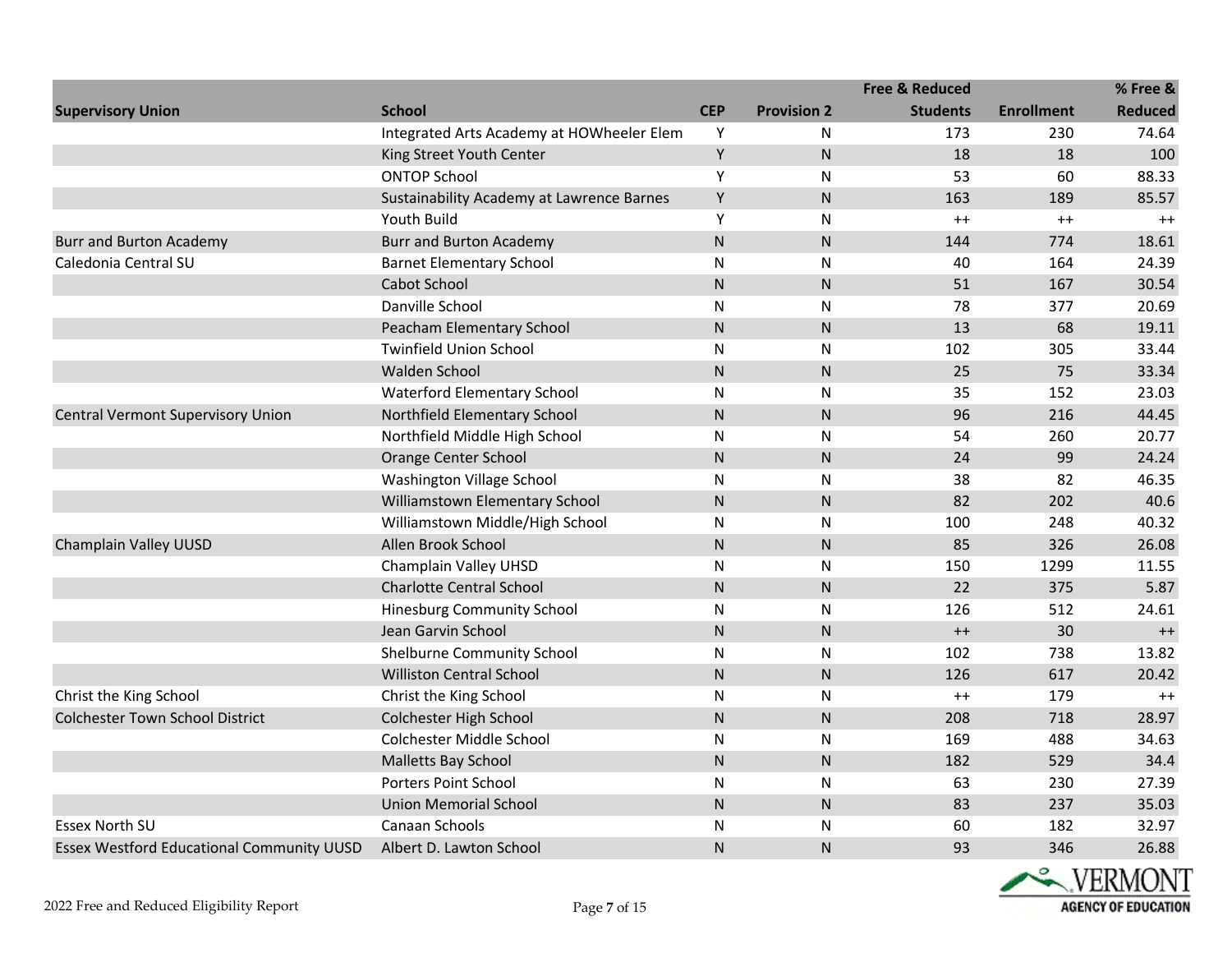|                                                 |                                      |            |                    | <b>Free &amp; Reduced</b> |                   | % Free &       |
|-------------------------------------------------|--------------------------------------|------------|--------------------|---------------------------|-------------------|----------------|
| <b>Supervisory Union</b>                        | <b>School</b>                        | <b>CEP</b> | <b>Provision 2</b> | <b>Students</b>           | <b>Enrollment</b> | <b>Reduced</b> |
|                                                 | <b>Essex Elementary School</b>       | N          | N                  | 68                        | 383               | 17.76          |
|                                                 | <b>Essex Middle School</b>           | ${\sf N}$  | ${\sf N}$          | 105                       | 425               | 24.71          |
|                                                 | <b>Essex UHSD</b>                    | N          | ${\sf N}$          | 332                       | 1488              | 22.31          |
|                                                 | <b>Founders Memorial School</b>      | ${\sf N}$  | ${\sf N}$          | 69                        | 340               | 20.29          |
|                                                 | Hiawatha School                      | N          | $\mathsf{N}$       | 60                        | 219               | 27.4           |
|                                                 | <b>Little Ones University</b>        | ${\sf N}$  | ${\sf N}$          | 66                        | 107               | 61.68          |
|                                                 | Summit Street School                 | ${\sf N}$  | ${\sf N}$          | 77                        | 229               | 33.63          |
|                                                 | <b>Thomas Fleming School</b>         | ${\sf N}$  | $\mathsf{N}$       | 60                        | 205               | 29.26          |
|                                                 | <b>Westford Elementary School</b>    | ${\sf N}$  | ${\sf N}$          | 35                        | 188               | 18.62          |
| Franklin Northeast SU                           | <b>Bakersfield Elementary School</b> | N          | Υ                  | 52                        | 134               | 39.13          |
|                                                 | <b>Berkshire Elementary School</b>   | Υ          | N                  | 112                       | 189               | 59.26          |
|                                                 | <b>Enosburg Elementary School</b>    | Υ          | ${\sf N}$          | 179                       | 259               | 68.96          |
|                                                 | Enosburg Middle/High School          | N          | Υ                  | 160                       | 389               | 41.33          |
|                                                 | Montgomery Elementary                | ${\sf N}$  | Υ                  | 62                        | 139               | 45.58          |
|                                                 | <b>Richford Elementary School</b>    | Υ          | $\mathsf{N}$       | 184                       | 186               | 98.53          |
|                                                 | <b>Richford High School</b>          | Y          | ${\sf N}$          | 215                       | 272               | 79.31          |
|                                                 | <b>Sheldon Elementary School</b>     | Υ          | $\mathsf{N}$       | 104                       | 315               | 33.31          |
| Franklin West SU                                | Bellows Free Academy - Fairfax       | ${\sf N}$  | ${\sf N}$          | 205                       | 975               | 21.03          |
|                                                 | Fletcher Elementary School           | ${\sf N}$  | ${\sf N}$          | 25                        | 112               | 22.32          |
|                                                 | Georgia Elementary and Middle School | ${\sf N}$  | $\mathsf{N}$       | 108                       | 629               | 17.17          |
| <b>Grace Christian School</b>                   | <b>Grace Christian School</b>        | ${\sf N}$  | N                  | 52                        | 147               | 35.38          |
| Grand Isle SU                                   | Alburgh Community Education Center   | Y          | ${\sf N}$          | 152                       | 190               | 80             |
|                                                 | Folsom Education & Community Center  | ${\sf N}$  | $\mathsf{N}$       | 24                        | 144               | 16.66          |
|                                                 | Grand Isle School                    | ${\sf N}$  | ${\sf N}$          | 40                        | 142               | 28.16          |
|                                                 | North Hero School                    | N          | ${\sf N}$          | 26                        | 69                | 37.69          |
| <b>Greater Rutland County Supervisory Union</b> | Middletown Springs Elementary School | ${\sf N}$  | $\mathsf{N}$       | 34                        | 69                | 49.27          |
|                                                 | Poultney Elementary School           | N          | $\mathsf{N}$       | 79                        | 231               | 34.19          |
|                                                 | Poultney High School                 | ${\sf N}$  | ${\sf N}$          | 82                        | 230               | 35.66          |
|                                                 | Proctor Elementary School            | N          | $\mathsf{N}$       | 61                        | 152               | 40.13          |
|                                                 | Proctor Jr./Sr. High School          | ${\sf N}$  | ${\sf N}$          | 45                        | 121               | 37.19          |
|                                                 | <b>Rutland Town School</b>           | ${\sf N}$  | N                  | 47                        | 358               | 13.12          |
|                                                 | Wells Village School                 | ${\sf N}$  | ${\sf N}$          | 21                        | 80                | 26.25          |
|                                                 | West Rutland Elementary School       | ${\sf N}$  | N                  | 166                       | 317               | 52.37          |
| Hartford Town School District                   | Dothan Brook School                  | ${\sf N}$  | $\mathsf{N}$       | 78                        | 222               | 35.14          |

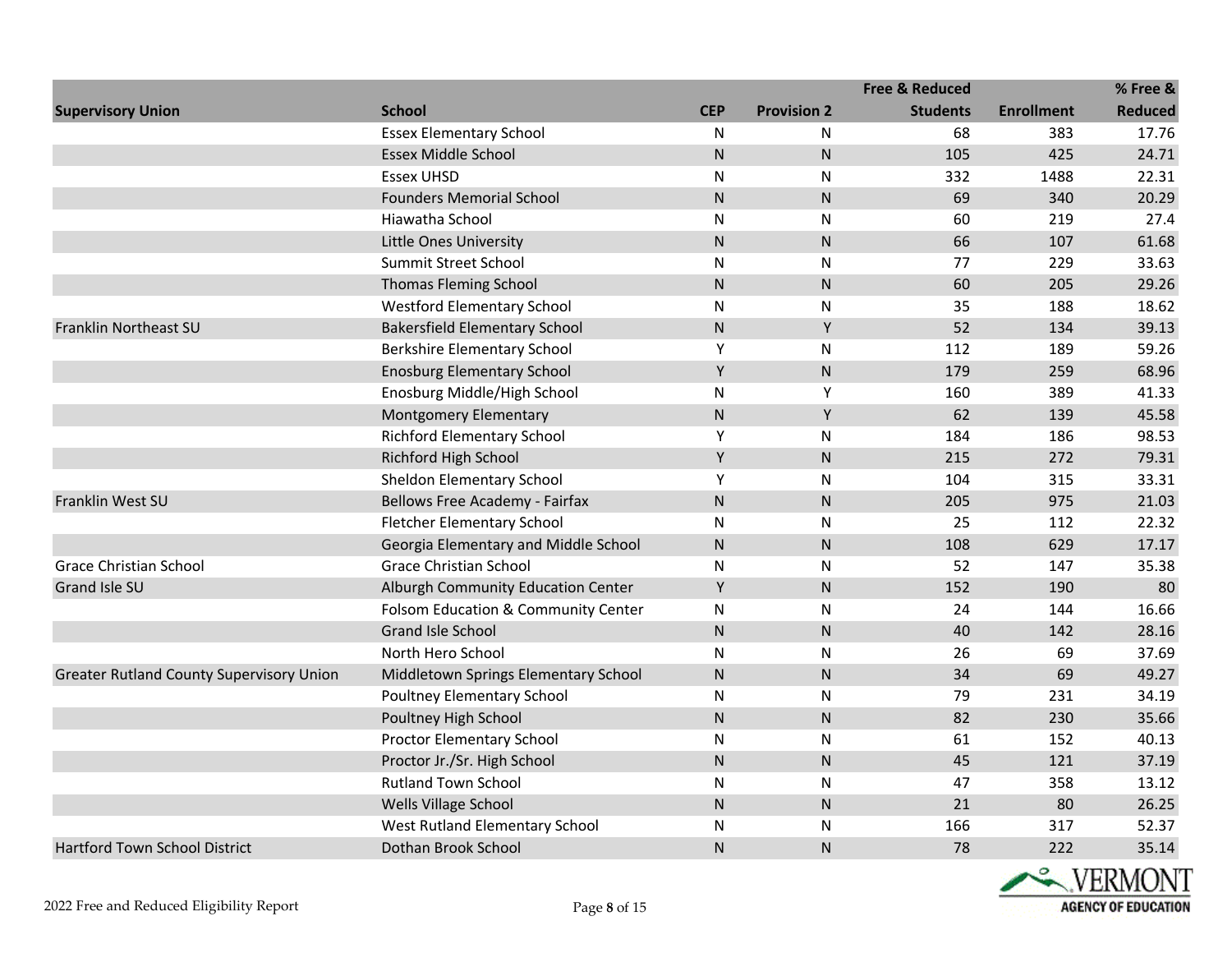|                                              |                                 |            |                    | <b>Free &amp; Reduced</b> |                   | % Free &       |
|----------------------------------------------|---------------------------------|------------|--------------------|---------------------------|-------------------|----------------|
| <b>Supervisory Union</b>                     | <b>School</b>                   | <b>CEP</b> | <b>Provision 2</b> | <b>Students</b>           | <b>Enrollment</b> | <b>Reduced</b> |
|                                              | Hartford High School            | N          | N                  | 156                       | 517               | 30.18          |
|                                              | <b>Hartford Middle School</b>   | ${\sf N}$  | ${\sf N}$          | 122                       | 291               | 41.92          |
|                                              | Ottauguechee School             | ${\sf N}$  | N                  | 54                        | 204               | 26.47          |
|                                              | Regional Alternative Program    | ${\sf N}$  | $\mathsf{N}$       | 14                        | 29                | 48.28          |
|                                              | White River School              | ${\sf N}$  | N                  | 79                        | 162               | 48.76          |
| Harwood Unified Union School District        | <b>Brookside Primary School</b> | ${\sf N}$  | $\mathsf{N}$       | 63                        | 412               | 15.29          |
|                                              | Crossett Brook Middle School    | ${\sf N}$  | ${\sf N}$          | 46                        | 303               | 15.18          |
|                                              | <b>Fayston Elementary</b>       | ${\sf N}$  | $\mathsf{N}$       | $^{++}$                   | 98                | $^{++}$        |
|                                              | Harwood Union High School       | ${\sf N}$  | N                  | 119                       | 595               | 20             |
|                                              | Moretown Elementary School      | ${\sf N}$  | ${\sf N}$          | 23                        | 152               | 15.14          |
|                                              | Waitsfield Elementary School    | ${\sf N}$  | N                  | 32                        | 159               | 20.12          |
|                                              | Warren Elementary School        | ${\sf N}$  | ${\sf N}$          | 33                        | 141               | 23.4           |
| Kingdom East Supervisory District            | <b>Burke School</b>             | ${\sf N}$  | ${\sf N}$          | 66                        | 184               | 35.87          |
|                                              | <b>Concord School</b>           | ${\sf N}$  | $\mathsf{N}$       | 40                        | 76                | 52.63          |
|                                              | Lunenburg School                | ${\sf N}$  | N                  | 34                        | 63                | 53.97          |
|                                              | Lyndon Town School              | ${\sf N}$  | ${\sf N}$          | 215                       | 477               | 45.07          |
|                                              | Miller's Run USD #37            | ${\sf N}$  | N                  | 56                        | 115               | 48.69          |
|                                              | Newark School                   | ${\sf N}$  | $\mathsf{N}$       | 36                        | 75                | 48             |
|                                              | <b>Sutton Village School</b>    | ${\sf N}$  | ${\sf N}$          | 43                        | 94                | 45.75          |
| Lamoille North SU                            | Cambridge Elementary School     | ${\sf N}$  | $\mathsf{N}$       | 54                        | 325               | 16.61          |
|                                              | <b>Eden Central School</b>      | Υ          | N                  | 86                        | 121               | 70.51          |
|                                              | Hyde Park Elementary School     | ${\sf N}$  | ${\sf N}$          | 79                        | 210               | 37.62          |
|                                              | Johnson Elementary School       | Υ          | N                  | 149                       | 233               | 64.14          |
|                                              | Lamoille UHS #18                | ${\sf N}$  | ${\sf N}$          | 212                       | 792               | 26.77          |
|                                              | Waterville Elementary School    | ${\sf N}$  | ${\sf N}$          | 23                        | 77                | 29.87          |
| Lamoille South Unified Union School District | <b>East Meadow School</b>       | ${\sf N}$  | $\mathsf{N}$       | 11                        | 18                | 61.11          |
|                                              | Elmore School                   | ${\sf N}$  | N                  | $++$                      | 18                | $++$           |
|                                              | Morristown Elementary School    | ${\sf N}$  | ${\sf N}$          | 127                       | 319               | 39.81          |
|                                              | Peoples Academy                 | ${\sf N}$  | N                  | 214                       | 598               | 35.79          |
|                                              | <b>Stowe Elementary School</b>  | ${\sf N}$  | $\mathsf{N}$       | 39                        | 384               | 10.15          |
|                                              | Stowe Middle/High School        | ${\sf N}$  | N                  | 55                        | 462               | 11.91          |
| Laraway School, Inc.                         | Laraway School                  | Υ          | ${\sf N}$          | 21                        | 29                | 73.52          |
| Lyndon Institute                             | Lyndon Institute                | ${\sf N}$  | N                  | 153                       | 438               | 34.93          |
| Maple Run Unified School District            | <b>Bellows Free Academy USD</b> | ${\sf N}$  | $\mathsf{N}$       | 230                       | 952               | 24.16          |

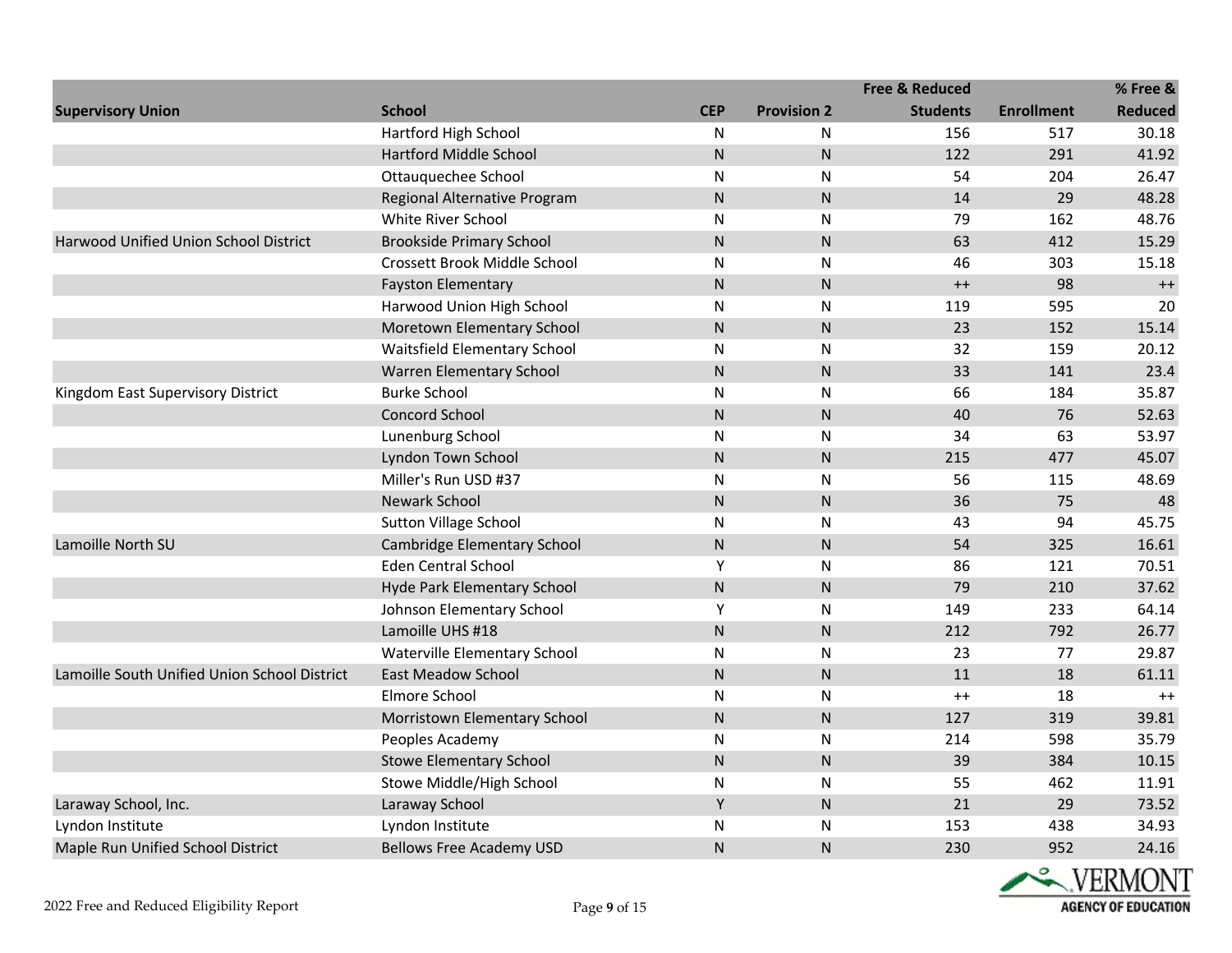|                                          |                                        |            |                    | <b>Free &amp; Reduced</b> |                   | % Free &       |
|------------------------------------------|----------------------------------------|------------|--------------------|---------------------------|-------------------|----------------|
| <b>Supervisory Union</b>                 | <b>School</b>                          | <b>CEP</b> | <b>Provision 2</b> | <b>Students</b>           | <b>Enrollment</b> | <b>Reduced</b> |
|                                          | <b>Fairfield Center School</b>         | N          | N                  | 86                        | 255               | 33.72          |
|                                          | <b>SOAR Learning Center</b>            | Υ          | $\mathsf{N}$       | 35                        | 52                | 67.5           |
|                                          | St. Albans City Elementary School      | Υ          | N                  | 559                       | 674               | 83.28          |
|                                          | St. Albans Town Educational Center     | ${\sf N}$  | $\mathsf{N}$       | 249                       | 760               | 32.76          |
| Mill River Unified Union School District | <b>Clarendon Elementary School</b>     | N          | N                  | 68                        | 164               | 41.47          |
|                                          | Mill River Union High School           | ${\sf N}$  | N                  | 152                       | 370               | 41.08          |
|                                          | Shrewsbury Elementary School           | ${\sf N}$  | N                  | 26                        | 73                | 35.62          |
|                                          | <b>Tinmouth Elementary School</b>      | ${\sf N}$  | ${\sf N}$          | 36                        | 61                | 59.02          |
|                                          | <b>Wallingford Elementary School</b>   | N          | ${\sf N}$          | 64                        | 131               | 48.86          |
| Milton Town School District              | <b>Milton Elementary School</b>        | ${\sf N}$  | $\mathsf{N}$       | 257                       | 664               | 38.71          |
|                                          | Milton High School                     | N          | N                  | 150                       | 461               | 32.54          |
|                                          | Milton Middle School                   | ${\sf N}$  | $\mathsf{N}$       | 146                       | 407               | 35.87          |
| Missisquoi Valley School District        | Franklin Elementary School             | ${\sf N}$  | N                  | 51                        | 146               | 34.93          |
|                                          | <b>Highgate Elementary School</b>      | ${\sf N}$  | ${\sf N}$          | 98                        | 265               | 36.98          |
|                                          | Missisquoi Valley Union High School    | N          | ${\sf N}$          | 332                       | 776               | 42.78          |
|                                          | <b>Swanton Elementary School</b>       | ${\sf N}$  | $\mathsf{N}$       | 262                       | 613               | 42.74          |
| Montpelier Roxbury Supervisory Union     | Main Street Middle School              | ${\sf N}$  | N                  | 100                       | 365               | 27.4           |
|                                          | Montpelier High School                 | ${\sf N}$  | $\mathsf{N}$       | 83                        | 406               | 20.44          |
|                                          | Roxbury Village                        | ${\sf N}$  | N                  | 17                        | 45                | 37.77          |
|                                          | <b>Union Elementary School</b>         | ${\sf N}$  | ${\sf N}$          | 74                        | 371               | 19.94          |
| Mount Mansfield Unified Union SD         | <b>Brewster Pierce Memorial School</b> | ${\sf N}$  | $\mathsf{N}$       | $^{++}$                   | 123               | $++$           |
|                                          | <b>Browns River Middle School</b>      | ${\sf N}$  | $\mathsf{N}$       | 23                        | 358               | 6.43           |
|                                          | Camels Hump Middle School              | N          | N                  | 18                        | 296               | 6.08           |
|                                          | Jericho Elementary                     | ${\sf N}$  | $\mathsf{N}$       | 13                        | 325               | $\overline{4}$ |
|                                          | Mt. Mansfield Union High School        | ${\sf N}$  | N                  | 53                        | 786               | 6.74           |
|                                          | <b>Richmond Elementary School</b>      | ${\sf N}$  | $\mathsf{N}$       | 42                        | 323               | 13             |
|                                          | <b>Smilie Memorial School</b>          | ${\sf N}$  | N                  | $++$                      | 82                | $++$           |
|                                          | <b>Underhill Central School</b>        | ${\sf N}$  | ${\sf N}$          | 15                        | 147               | 10.2           |
| Mt. Abraham Unified School District      | Beeman Elementary School               | N          | N                  | 26                        | 77                | 33.77          |
|                                          | <b>Bristol Elementary School</b>       | ${\sf N}$  | $\mathsf{N}$       | 84                        | 252               | 33.34          |
|                                          | <b>Lincoln Community School</b>        | N          | N                  | 14                        | 77                | 18.19          |
|                                          | <b>Monkton Central School</b>          | ${\sf N}$  | N.                 | 32                        | 130               | 24.62          |
|                                          | Mt. Abraham Middle/High School         | N          | N                  | 231                       | 647               | 35.71          |
|                                          | Robinson Elementary School             | ${\sf N}$  | N                  | 56                        | 117               | 47.86          |

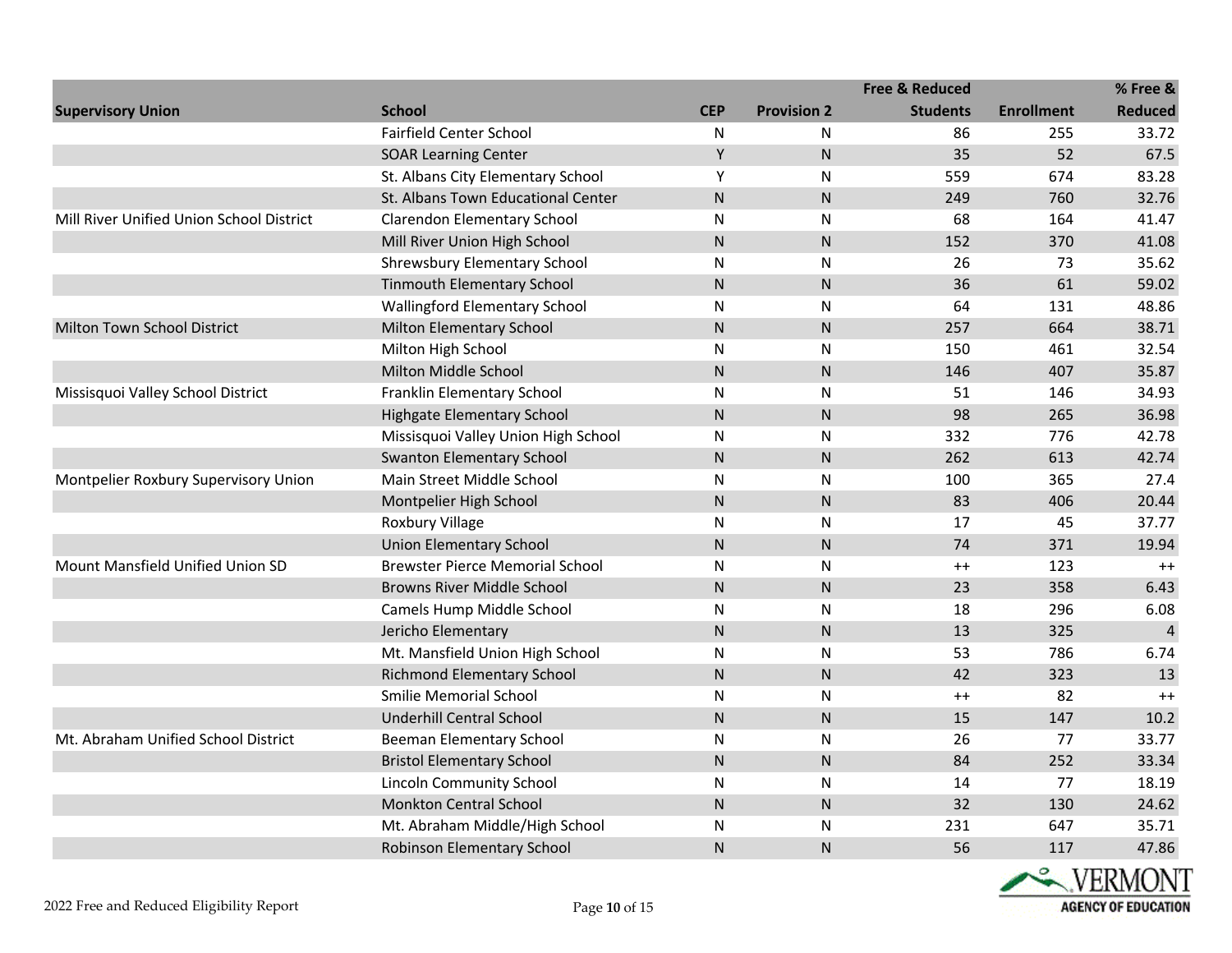|                                   |                                        |              |                    | <b>Free &amp; Reduced</b> |                   | % Free &       |
|-----------------------------------|----------------------------------------|--------------|--------------------|---------------------------|-------------------|----------------|
| <b>Supervisory Union</b>          | <b>School</b>                          | <b>CEP</b>   | <b>Provision 2</b> | <b>Students</b>           | <b>Enrollment</b> | <b>Reduced</b> |
| New England Kurn Hattin Homes     | New England Kurn Hattin Homes          | N            | N                  | 40                        | 44                | 90.91          |
| North Country SU                  | <b>Brighton Elementary School</b>      | ${\sf N}$    | $\mathsf{N}$       | 61                        | 125               | 48.8           |
|                                   | <b>Charleston Elementary School</b>    | ${\sf N}$    | N                  | 78                        | 131               | 59.54          |
|                                   | <b>Coventry Village School</b>         | ${\sf N}$    | N.                 | 68                        | 132               | 51.52          |
|                                   | Derby Elementary School                | ${\sf N}$    | N                  | 200                       | 471               | 42.46          |
|                                   | Jay School District                    | ${\sf N}$    | $\mathsf{N}$       | 36                        | 89                | 40.45          |
|                                   | <b>Lowell Graded School</b>            | $\mathsf{N}$ | N                  | 60                        | 91                | 65.93          |
|                                   | Newport City Elementary School         | ${\sf N}$    | ${\sf N}$          | 194                       | 329               | 58.96          |
|                                   | Newport Town School                    | $\mathsf{N}$ | N                  | 63                        | 129               | 48.84          |
|                                   | North Country Union High School        | ${\sf N}$    | $\mathsf{N}$       | 329                       | 785               | 41.91          |
|                                   | North Country Union Junior High School | N            | ${\sf N}$          | 145                       | 242               | 59.91          |
|                                   | <b>Troy Elementary School</b>          | ${\sf N}$    | $\mathsf{N}$       | 164                       | 192               | 85.42          |
| Northeastern Family Institute     | Arlington School                       | Υ            | N                  | 39                        | 43                | 90.26          |
|                                   | <b>Cornerstone School</b>              | Υ            | $\mathsf{N}$       | 17                        | 26                | 66.67          |
|                                   | <b>Turning Points School</b>           | Υ            | N                  | 24                        | 25                | 96             |
| Orange East SU                    | <b>Blue Mountain Union School</b>      | ${\sf N}$    | ${\sf N}$          | 201                       | 366               | 54.92          |
|                                   | <b>Bradford Elementary School</b>      | ${\sf N}$    | N                  | 103                       | 241               | 42.74          |
|                                   | Newbury Elementary School              | ${\sf N}$    | ${\sf N}$          | 50                        | 104               | 48.08          |
|                                   | Oxbow UHSD #30                         | ${\sf N}$    | $\mathsf{N}$       | 174                       | 364               | 47.8           |
|                                   | <b>Thetford Elementary School</b>      | ${\sf N}$    | $\mathsf{N}$       | 29                        | 195               | 14.87          |
|                                   | Waits River Union #36                  | ${\sf N}$    | ${\sf N}$          | 86                        | 254               | 33.86          |
| Orange Southwest Unified Union SD | <b>Braintree School</b>                | ${\sf N}$    | ${\sf N}$          | 38                        | 101               | 37.62          |
|                                   | <b>Brookfield Elementary School</b>    | ${\sf N}$    | N                  | 14                        | 89                | 15.73          |
|                                   | Randolph Elementary School             | ${\sf N}$    | ${\sf N}$          | 144                       | 321               | 44.86          |
|                                   | Randolph Union High School             | ${\sf N}$    | ${\sf N}$          | 185                       | 482               | 38.38          |
| <b>Orleans Central SU</b>         | <b>Albany Community School</b>         | Υ            | $\mathsf{N}$       | 76                        | 108               | 87.84          |
|                                   | <b>Barton Graded School</b>            | Υ            | N                  | 140                       | 171               | 81.9           |
|                                   | <b>Brownington Central School</b>      | Υ            | ${\sf N}$          | 80                        | 99                | 81.42          |
|                                   | <b>COFEC Headstart</b>                 | Υ            | N                  | 58                        | 64                | 90.18          |
|                                   | <b>Glover Community School</b>         | Υ            | ${\sf N}$          | 31                        | 107               | 29.36          |
|                                   | Irasburg Village School                | Υ            | N                  | 55                        | 119               | 46.08          |
|                                   | Lake Region UHS                        | ${\sf N}$    | N                  | 172                       | 381               | 45.14          |
|                                   | <b>Orleans Elementary</b>              | Υ            | N                  | 86                        | 104               | 82.8           |
|                                   | St. Paul's School                      | ${\sf N}$    | N                  | 18                        | 38                | 47.37          |

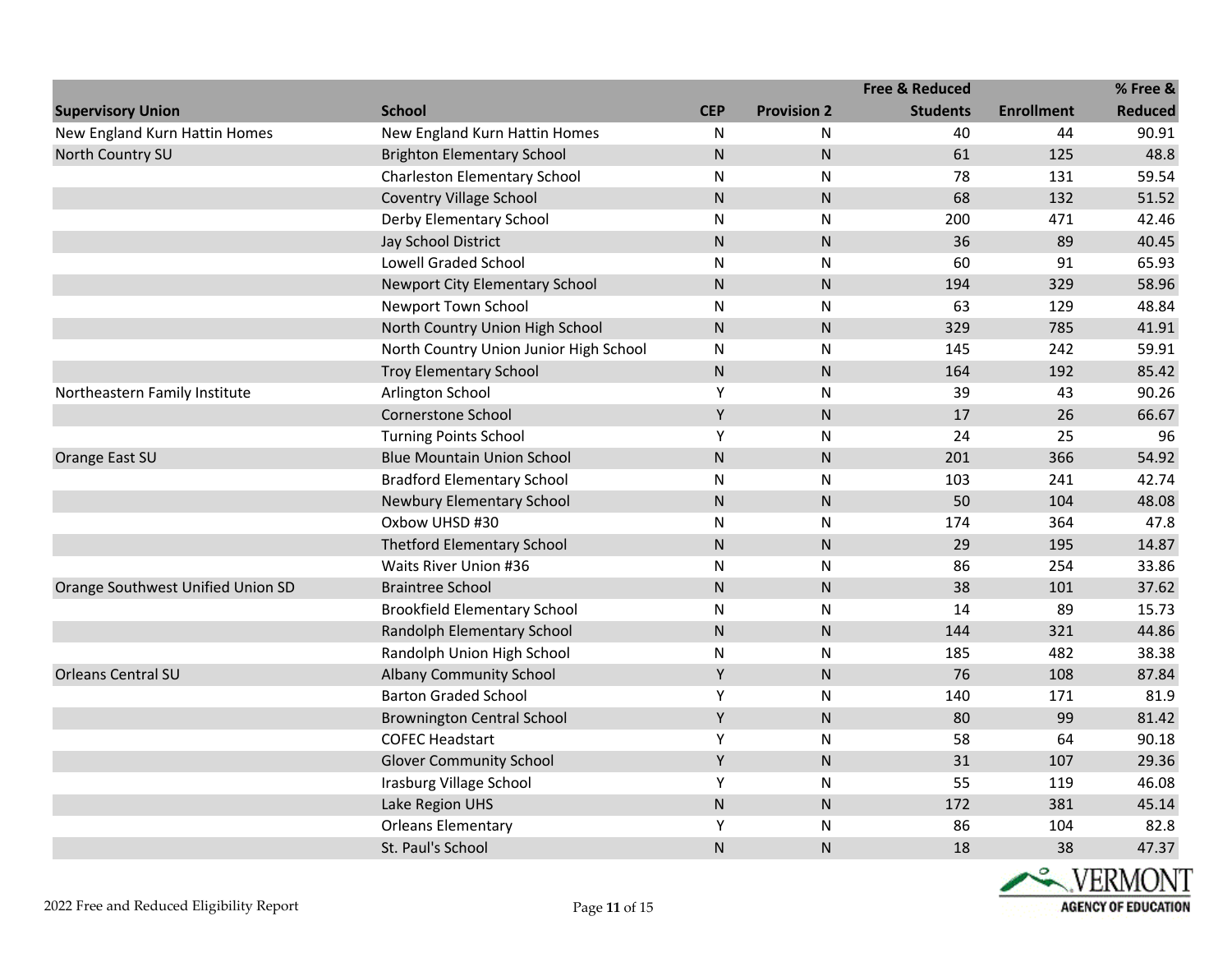|                                            |                                               |              |                    | <b>Free &amp; Reduced</b> |                   | % Free &       |
|--------------------------------------------|-----------------------------------------------|--------------|--------------------|---------------------------|-------------------|----------------|
| <b>Supervisory Union</b>                   | <b>School</b>                                 | <b>CEP</b>   | <b>Provision 2</b> | <b>Students</b>           | <b>Enrollment</b> | <b>Reduced</b> |
| Orleans Southwest SU                       | Craftsbury Academy                            | N            | N                  | 59                        | 155               | 38.06          |
|                                            | <b>Craftsbury Elementary</b>                  | ${\sf N}$    | $\mathsf{N}$       | 11                        | 43                | 25.58          |
|                                            | Hardwick Elementary School                    | N            | ${\sf N}$          | 119                       | 218               | 54.59          |
|                                            | Hazen Union High School                       | ${\sf N}$    | ${\sf N}$          | 163                       | 307               | 53.09          |
|                                            | Lakeview Union USD #43                        | N            | N                  | 30                        | 53                | 56.6           |
|                                            | <b>Wolcott Elementary School</b>              | ${\sf N}$    | $\mathsf{N}$       | 41                        | 108               | 37.97          |
|                                            | <b>Woodbury Elementary School</b>             | ${\sf N}$    | ${\sf N}$          | 22                        | 47                | 46.8           |
| Rice Memorial High School                  | Rice Memorial High School                     | ${\sf N}$    | $\mathsf{N}$       | 11                        | 396               | 2.78           |
| Rivendell Interstate School District       | <b>Rivendell Academy</b>                      | ${\sf N}$    | ${\sf N}$          | 75                        | 242               | 30.99          |
|                                            | Samuel Morey Elementary School                | ${\sf N}$    | ${\sf N}$          | 42                        | 119               | 35.29          |
|                                            | <b>Westshire Elementary</b>                   | N            | N                  | 49                        | 91                | 53.85          |
| <b>Rutland City School District</b>        | AEP on Grove Street                           | Υ            | ${\sf N}$          | 41                        | 41                | 100            |
|                                            | Christ the King School                        | N            | ${\sf N}$          | $++$                      | 176               | $++$           |
|                                            | Northeast Elementary School                   | Υ            | $\mathsf{N}$       | 151                       | 201               | 75.09          |
|                                            | Northwest Elementary School                   | Υ            | N                  | 187                       | 195               | 96.24          |
|                                            | Pierpoint Primary Learning Center             | Υ            | ${\sf N}$          | 15                        | 15                | 100            |
|                                            | Rutland Intermediate/Middle School            | Υ            | N                  | 620                       | 704               | 87.63          |
|                                            | Rutland Senior High School                    | ${\sf N}$    | $\mathsf{N}$       | 299                       | 897               | 33.34          |
|                                            | Success School-Allen Street Campus            | Υ            | ${\sf N}$          | 31                        | 31                | 100            |
| <b>Rutland Northeast SU</b>                | <b>Barstow Memorial School</b>                | $\mathsf{N}$ | $\mathsf{N}$       | 37                        | 180               | 20.55          |
|                                            | Otter Creek Academy - Leicester               | N            | $\mathsf{N}$       | 60                        | 84                | 71.43          |
|                                            | Otter Creek Academy - Whiting                 | ${\sf N}$    | ${\sf N}$          | $++$                      | 20                | $^{++}$        |
|                                            | Otter Valley UUSD - Lothrop School            | ${\sf N}$    | $\mathsf{N}$       | 95                        | 180               | 52.78          |
|                                            | Otter Valley UUSD - Neshobe Elementary Sch    | $\mathsf{N}$ | ${\sf N}$          | 221                       | 434               | 50.92          |
|                                            | Otter Valley UUSD - Otter Valley Union High S | N            | ${\sf N}$          | 227                       | 540               | 42.04          |
| Saint Michael's Catholic School            | Saint Michael's Catholic School               | N.           | $\mathsf{N}$       | 32                        | 106               | 30.19          |
| Slate Valley Unified Union School District | <b>Benson Village School</b>                  | Υ            | N                  | 48                        | 68                | 70.4           |
|                                            | <b>Castleton Elementary School</b>            | ${\sf N}$    | Y                  | 72                        | 208               | 35.27          |
|                                            | Castleton Village School                      | N            | Υ                  | 40                        | 102               | 39.39          |
|                                            | Fair Haven Grade School                       | ${\sf N}$    | Υ                  | 143                       | 341               | 42.07          |
|                                            | Fair Haven Union High School                  | ${\sf N}$    | Υ                  | 130                       | 351               | 36.24          |
|                                            | Orwell Village School                         | N            | Υ                  | 67                        | 163               | 40.88          |
| South Burlington Town School District      | F.H. Tuttle Middle School                     | ${\sf N}$    | $\mathsf{N}$       | 141                       | 493               | 28.6           |
|                                            | South Burlington Central School               | ${\sf N}$    | $\mathsf{N}$       | 81                        | 413               | 19.61          |

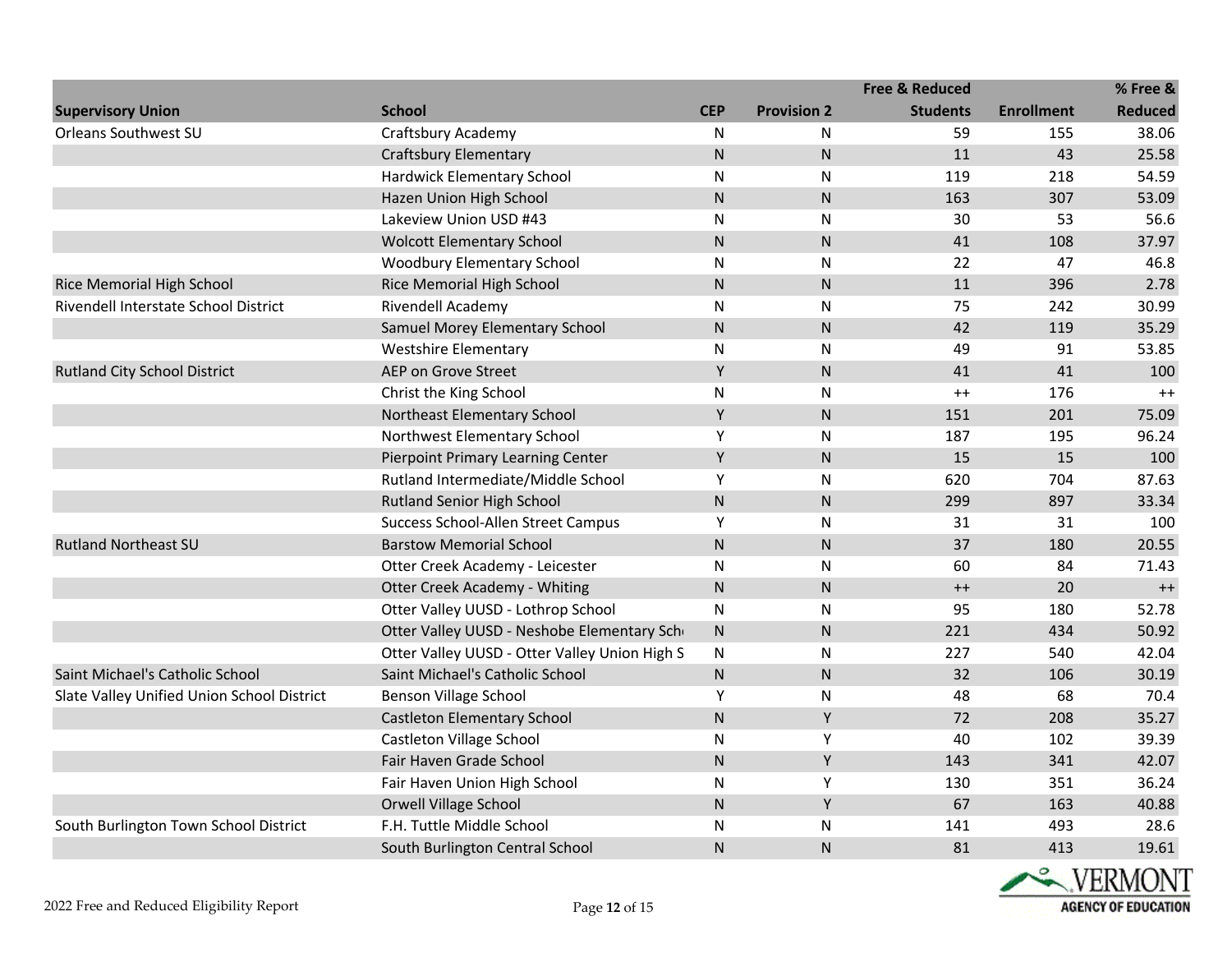|                                        |                                        |              |                    | <b>Free &amp; Reduced</b> |                   | % Free &       |
|----------------------------------------|----------------------------------------|--------------|--------------------|---------------------------|-------------------|----------------|
| <b>Supervisory Union</b>               | <b>School</b>                          | <b>CEP</b>   | <b>Provision 2</b> | <b>Students</b>           | <b>Enrollment</b> | <b>Reduced</b> |
|                                        | South Burlington Chamberlin School     | N            | N                  | 71                        | 259               | 27.41          |
|                                        | South Burlington High School           | ${\sf N}$    | ${\sf N}$          | 180                       | 926               | 19.44          |
|                                        | South Burlington Orchard School        | ${\sf N}$    | N                  | 89                        | 434               | 20.5           |
| Southwest Vermont SU                   | Arlington Memorial High School         | ${\sf N}$    | N.                 | 69                        | 199               | 34.68          |
|                                        | Bennington Elementary School           | Υ            | N                  | 225                       | 225               | 100            |
|                                        | <b>Early Education Program</b>         | Υ            | ${\sf N}$          | 43                        | 43                | 100            |
|                                        | <b>Fisher Elementary School</b>        | ${\sf N}$    | $\mathsf{N}$       | 76                        | 210               | 36.19          |
|                                        | Molly Stark School                     | Υ            | $\mathsf{N}$       | 303                       | 303               | 99.94          |
|                                        | Monument Elementary School             | Υ            | N                  | 75                        | 119               | 62.99          |
|                                        | Mount Anthony Union Middle School      | Υ            | $\mathsf{N}$       | 458                       | 552               | 83.12          |
|                                        | Mt. Anthony UHS #14                    | Y            | N                  | 581                       | 923               | 62.72          |
|                                        | OnPoint Elementary at Congress St.     | Υ            | ${\sf N}$          | 17                        | 17                | 100            |
|                                        | Pownal Elementary School               | Υ            | ${\sf N}$          | 217                       | 217               | 100            |
|                                        | Sacred Heart School                    | Υ            | $\mathsf{N}$       | 46                        | 199               | 22.51          |
|                                        | Shaftsbury Elementary School           | Υ            | N                  | 98                        | 204               | 47.55          |
|                                        | Woodford Hollow School                 | Υ            | ${\sf N}$          | 21                        | 21                | 100            |
| Springfield Town School District       | Elm Hill School                        | ${\sf N}$    | N                  | 127                       | 258               | 49.22          |
|                                        | Riverside Middle School                | ${\sf N}$    | $\mathsf{N}$       | 142                       | 240               | 59.17          |
|                                        | Springfield High School                | ${\sf N}$    | N                  | 155                       | 376               | 41.22          |
|                                        | <b>Union Street School</b>             | ${\sf N}$    | $\mathsf{N}$       | 139                       | 251               | 55.38          |
| St. Francis Xavier                     | St. Francis Xavier School              | ${\sf N}$    | N                  | 20                        | 205               | 9.76           |
| St. Johnsbury Academy                  | St. Johnsbury Academy                  | $\mathsf{N}$ | $\mathsf{N}$       | 214                       | 920               | 23.26          |
| St. Johnsbury Town School District     | The St. Johnsbury School               | Υ            | N                  | 438                       | 608               | 71.87          |
| The Compass School                     | The Compass School                     | ${\sf N}$    | ${\sf N}$          | 21                        | 73                | 28.77          |
| The Village School of North Bennington | The Village School of North Bennington | ${\sf N}$    | N                  | 38                        | 144               | 26.39          |
| <b>Thetford Academy</b>                | <b>Thetford Academy</b>                | ${\sf N}$    | $\mathsf{N}$       | 21                        | 306               | 6.86           |
| Two Rivers SU                          | Cavendish Elementary School            | ${\sf N}$    | N                  | 33                        | 81                | 40.74          |
|                                        | Chester-Andover USD#29                 | ${\sf N}$    | $\mathsf{N}$       | 115                       | 236               | 48.73          |
|                                        | Green Mountain UHSD #35                | ${\sf N}$    | N                  | 158                       | 364               | 43.4           |
|                                        | <b>Ludlow Elementary</b>               | ${\sf N}$    | ${\sf N}$          | 42                        | 92                | 45.65          |
|                                        | Mt. Holly Elementary                   | N            | N                  | 41                        | 119               | 34.45          |
| <b>United Christian Academy</b>        | United Christian Academy               | ${\sf N}$    | $\mathsf{N}$       | 14                        | 59                | 23.72          |
| Vermont Achievement Center             | Vermont Achievement Center             | Υ            | N                  | 30                        | 36                | 82.82          |
| Vermont Permanency Initiative, Inc.    | Vermont Permanency Initiative          | ${\sf N}$    | N                  | 46                        | 46                | 100            |

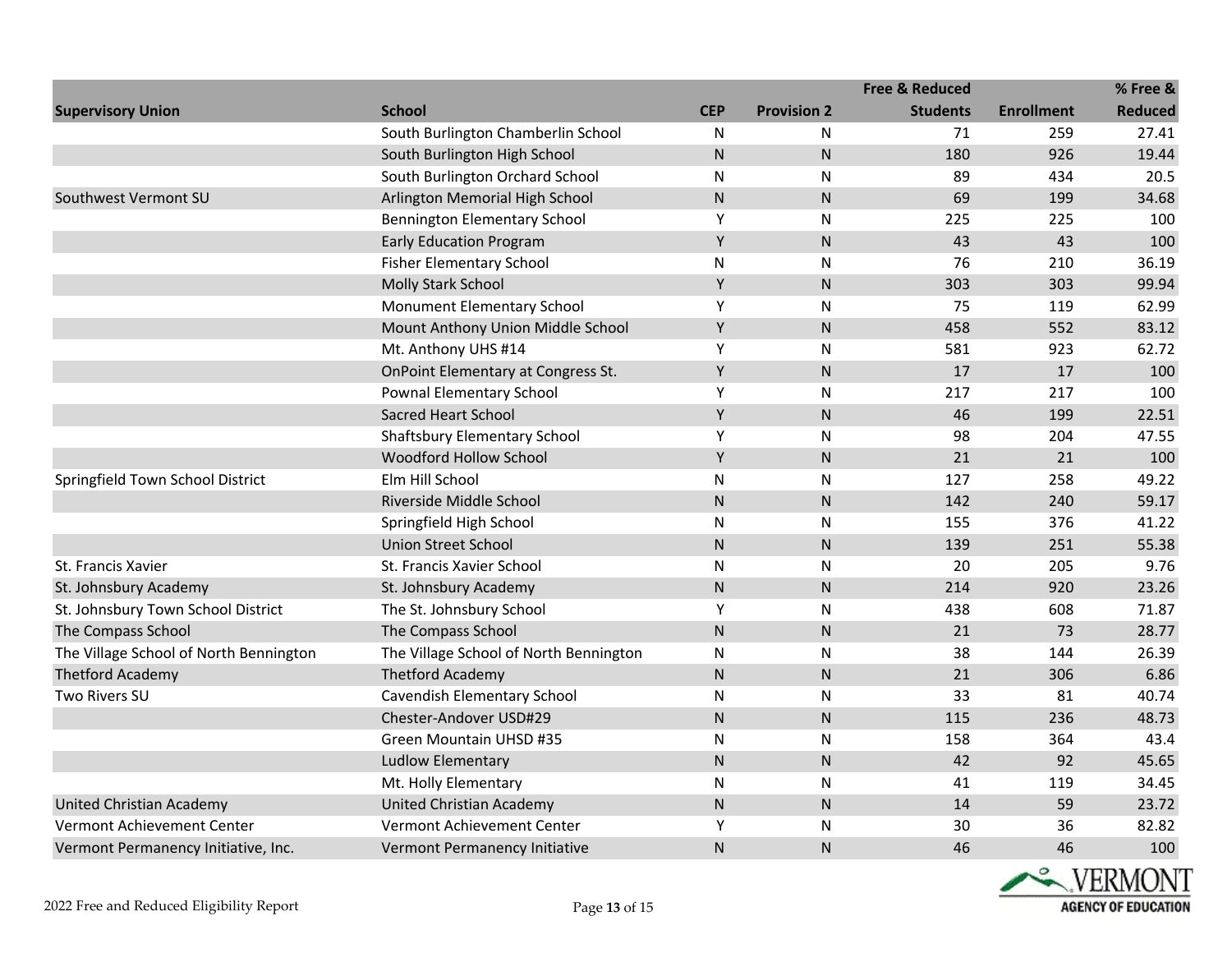|                                            |                                    |            |                    | <b>Free &amp; Reduced</b> |                   | % Free &       |
|--------------------------------------------|------------------------------------|------------|--------------------|---------------------------|-------------------|----------------|
| <b>Supervisory Union</b>                   | <b>School</b>                      | <b>CEP</b> | <b>Provision 2</b> | <b>Students</b>           | <b>Enrollment</b> | <b>Reduced</b> |
| <b>Washington Central UUSD</b>             | <b>Berlin Elementary School</b>    | N          | N                  | 71                        | 206               | 34.46          |
|                                            | <b>Calais Elementary School</b>    | ${\sf N}$  | ${\sf N}$          | 28                        | 109               | 25.69          |
|                                            | Doty Memorial School               | ${\sf N}$  | ${\sf N}$          | 34                        | 79                | 43.03          |
|                                            | East Montpelier Elementary School  | ${\sf N}$  | $\mathsf{N}$       | 43                        | 239               | 18             |
|                                            | <b>Rumney Memorial School</b>      | ${\sf N}$  | $\mathsf{N}$       | 36                        | 142               | 25.36          |
|                                            | U-32 Middle/High School            | ${\sf N}$  | ${\sf N}$          | 218                       | 749               | 29.11          |
| Washington Cty Mental Health Services Inc. | Choice Academy                     | Y          | N                  | 38                        | 45                | 85.33          |
| White River Valley Supervisory Union       | <b>Bethel School</b>               | ${\sf N}$  | ${\sf N}$          | 123                       | 268               | 45.9           |
|                                            | Chelsea Public School              | ${\sf N}$  | ${\sf N}$          | 46                        | 126               | 36.51          |
|                                            | Newton Elementary School           | ${\sf N}$  | $\mathsf{N}$       | 36                        | 98                | 36.73          |
|                                            | Rochester School                   | ${\sf N}$  | N                  | 46                        | 97                | 47.42          |
|                                            | Sharon Elementary School           | ${\sf N}$  | $\mathsf{N}$       | 63                        | 151               | 41.73          |
|                                            | South Royalton School              | ${\sf N}$  | N                  | 152                       | 322               | 47.21          |
|                                            | Stockbridge Central School         | ${\sf N}$  | ${\sf N}$          | 14                        | 41                | 34.15          |
|                                            | Tunbridge Central School           | ${\sf N}$  | ${\sf N}$          | 35                        | 138               | 25.36          |
| Windham Central SU                         | Dover Elementary School            | ${\sf N}$  | ${\sf N}$          | 30                        | 80                | 37.5           |
|                                            | Jamaica Village School             | ${\sf N}$  | Υ                  | 17                        | 25                | 68             |
|                                            | Leland & Gray High School          | ${\sf N}$  | Y                  | 136                       | 282               | 48.23          |
|                                            | Marlboro Elementary School         | ${\sf N}$  | N                  | 58                        | 101               | 57.42          |
|                                            | Newbrook Elementary School         | ${\sf N}$  | Y                  | 55                        | 97                | 56.7           |
|                                            | Townshend Elementary School        | ${\sf N}$  | Υ                  | 60                        | 100               | 60             |
|                                            | Wardsboro Central School           | ${\sf N}$  | $\mathsf{N}$       | 17                        | 45                | 37.77          |
| Windham Northeast SU                       | <b>Athens Grafton School</b>       | ${\sf N}$  | N                  | 35                        | 52                | 67.31          |
|                                            | <b>Bellows Falls Middle School</b> | ${\sf N}$  | $\mathsf{N}$       | 121                       | 234               | 51.71          |
|                                            | <b>Bellows Falls UHS#27</b>        | ${\sf N}$  | $\mathsf{N}$       | 72                        | 307               | 23.45          |
|                                            | <b>Central Elementary School</b>   | ${\sf N}$  | $\mathsf{N}$       | 101                       | 210               | 48.1           |
|                                            | <b>Saxtons River Elementary</b>    | ${\sf N}$  | $\mathsf{N}$       | 42                        | 74                | 56.76          |
|                                            | Westminster Center School          | ${\sf N}$  | ${\sf N}$          | 82                        | 181               | 45.3           |
| Windham Southeast SU                       | Academy School                     | Υ          | N                  | 228                       | 351               | 64.77          |
|                                            | <b>Brattleboro UHS #6</b>          | ${\sf N}$  | Y                  | 401                       | 1085              | 36.96          |
|                                            | <b>Dummerston School</b>           | ${\sf N}$  | $\mathsf{N}$       | 39                        | 154               | 25.33          |
|                                            | Green Street School                | Υ          | ${\sf N}$          | 153                       | 215               | 71.38          |
|                                            | <b>Guilford Central School</b>     | ${\sf N}$  | N                  | 41                        | 133               | 30.83          |
|                                            | Oak Grove School                   | Y          | $\mathsf{N}$       | 96                        | 143               | 67.49          |